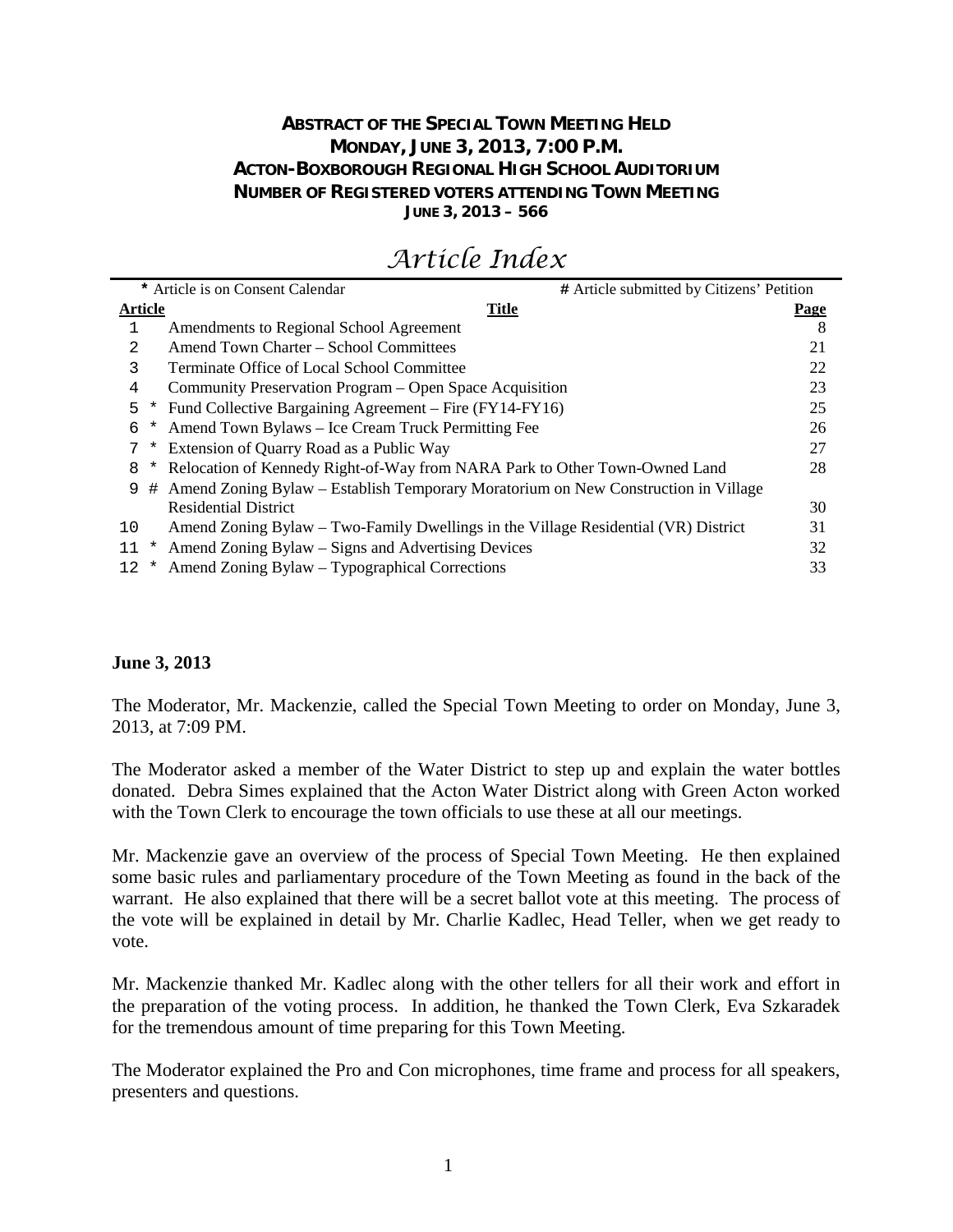#### **ARTICLE 1 AMENDMENTS TO REGIONAL SCHOOL AGREEMENT** (Majority vote, by Ballot)

To see if the Town will vote by ballot, consistent with the terms of Section 7 of the existing "Agreement for a Regional School District for the Towns of Acton and Boxborough, Massachusetts," to accept the amendments to said Agreement which have been initiated and approved by a majority of the members of the Regional School Committee, substantially in the form set forth below, with such further amendments as may be required by the Commissioner of Elementary and Secondary Education, approved by a majority of the members of the Regional School Committee and submitted to the Board of Selectmen of each member town prior to its vote on this article; provided, however, that all such amendments shall take effect only if: (a) said amendments have been approved by the Commissioner of Elementary and Secondary Education, and (b) said amendments have been accepted by a majority of the voters present and voting in the Acton Town Meeting and separately in the Boxborough Town Meeting, or to take any other action relative thereto.

> **4/29/13 (With Appendix A)**

# **AGREEMENT FOR A REGIONAL SCHOOL DISTRICT FOR THE TOWNS OF ACTON AND BOXBOROUGH, MASSACHUSETTS**

(As revised effective \_\_\_\_\_\_\_\_\_\_\_\_\_\_, 2013)

(As approved March 21, 1955 and As Amended on: October 10, 1955 October 1, 1956 March 9, 1959 December 27, 1973 and October 5, 1998)

#### Certificate of the Secretary

I, the undersigned Secretary of Acton-Boxborough Regional School District having custody of its official records, hereby certify that this document represents the Agreement for a Regional School District for the Towns of Acton and Boxborough, Massachusetts as amended to date.

Witness my hand and the official seal of said Acton-Boxborough Regional School District this  $day of$   $.2013.$ 

Secretary as aforesaid

\_\_\_\_\_\_\_\_\_\_\_\_\_\_\_\_\_\_\_\_\_\_\_\_\_\_\_ \_\_\_\_\_\_\_\_\_\_\_\_\_\_\_\_\_\_\_\_\_\_\_\_\_\_\_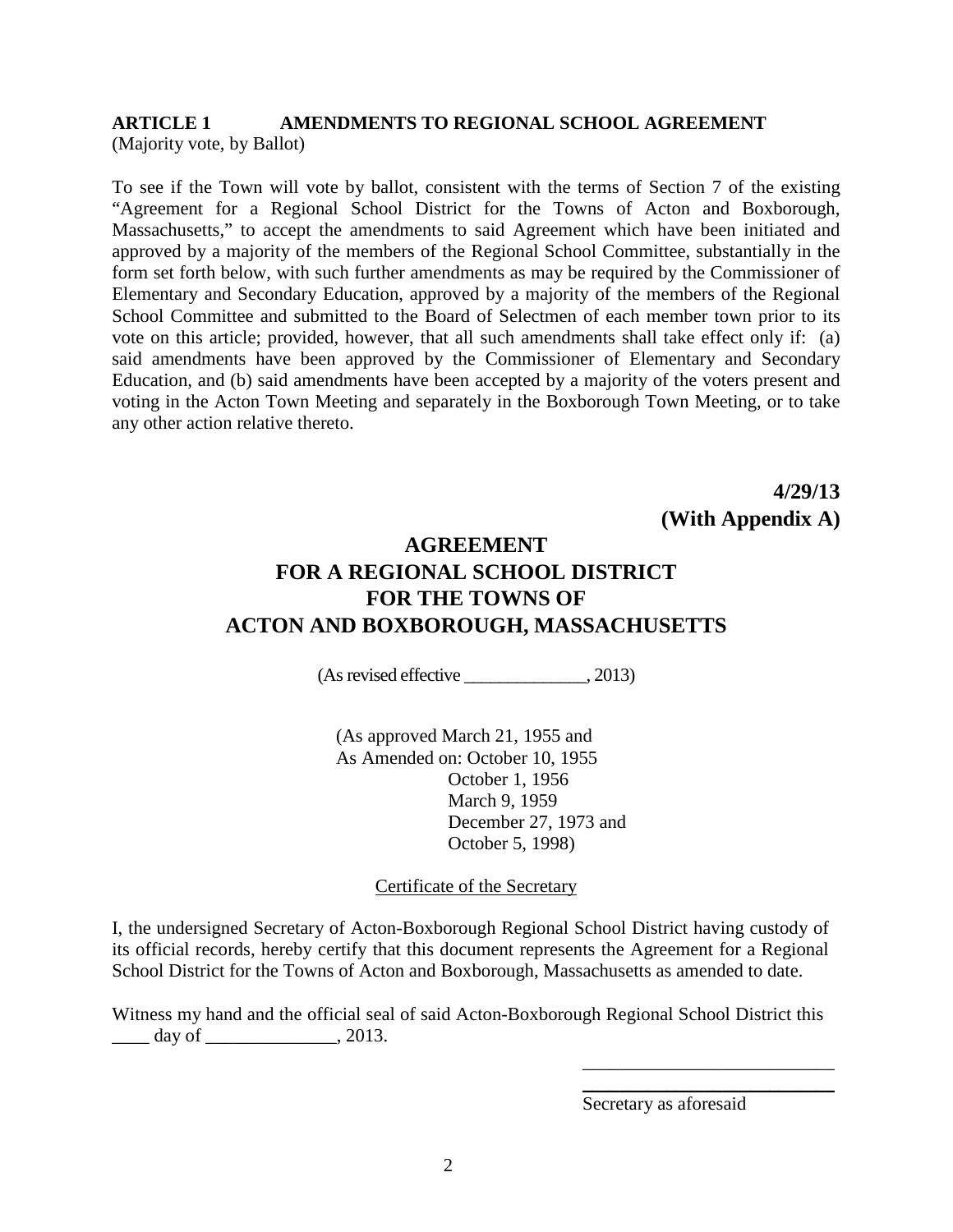# Acton-Boxborough Regional School District

#### AGREEMENT

This Agreement is intended to establish a pre-school through grade 12 regional school district for the Towns of Acton and Boxborough, in the Commonwealth of Massachusetts, hereinafter referred to as member towns.

#### SECTION 1. MEMBERSHIP OF THE REGIONAL DISTRICT COMMI'T'TEE

- A. The Regional District School Committee, hereinafter referred to as the "Committee," or "the Regional School Committee," shall consist of eleven (11) members, seven (7) residing in the Town of Acton and four (4) residing in the Town of Boxborough. The weight of voting is as established in paragraph G below.
- B. At the annual town elections in 2014, in addition to electing two members of the Regional School Committee consistent with the Regional Agreement which is expiring on June 30, 2014, the Town of Acton, in order to achieve the configuration of Committee members established in paragraph A of this Section, will also elect a third member, whose term of office will begin on July 1, 2014. At the annual town elections in 2014, in addition to electing one member of the Regional School Committee consistent with the Regional Agreement which is expiring on June 30, 2014, the Town of Boxborough, in order to achieve the configuration of Committee members established in paragraph A of this Section, will also elect a second member, whose term of office will begin on July 1, 2014.
- C. At the annual town elections beginning in 2015, the Town of Acton shall elect two (2) or three (3) members of the Committee from the Town of Acton (whichever number is necessary to complete Acton's complement of seven committee members), and the Town of Boxborough shall elect one (1) or two (2) member(s) of the Committee from the Town of Boxborough (whichever number is necessary to complete Boxborough's complement of four committee members). Each member so elected shall serve for a term of three (3) years or until a successor is elected and qualified.
- D. No fewer than four (4) members from Acton and no fewer than two (2) members from Boxborough must be present in order to constitute a quorum for the transaction of business.
- E. The Committee shall have all the powers and duties conferred and imposed upon school committees by Massachusetts General Law and conferred and imposed upon it by this Agreement and any special laws.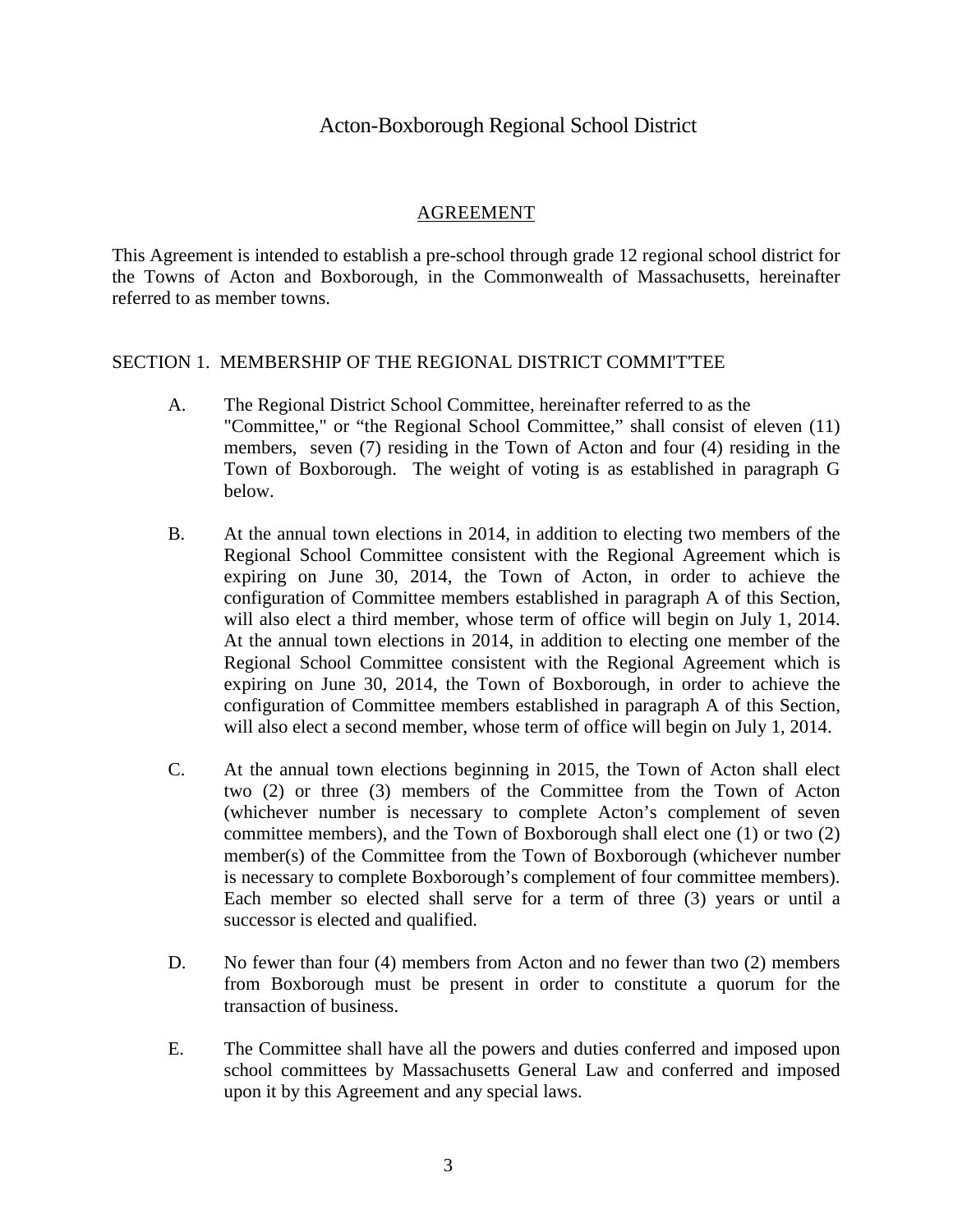- F. At the first regular meeting of the Committee following the latest town election to be held in each year, the Committee shall organize by choosing a Chairman from its own members, and by appointing a Secretary and a Treasurer who may be the same person, but who need not be members of the Committee. The Committee shall define the duties of all officers. The Committee shall appoint such other officers and agents as it deems advisable.
- G. On all matters coming before the Committee, each member from Boxborough shall cast one vote and each member from Acton shall cast 2.5 votes. This weighted voting will be re-examined every ten (10) years, after the publication of the new federal census data to verify that the weighted voting is within DESE standards.

### SECTION 2. TYPE OF REGIONAL DISTRICT SCHOOL

- A. The Regional School District shall consist of school grades pre-school through twelve, inclusive.
- B. The Committee may establish and maintain state-aided vocational education, in accordance with the provisions of Chapter 74 of the General Laws, and acts amendatory thereto or dependent thereon by amendment to this agreement.

#### SECTION 3. SCHOOL ATTENDANCE

- A. Residents of the member towns may attend the Regional District Schools under the same regulations as would apply to a local school system.
- B. Students residing outside the District may attend the Regional District Schools upon approval of the Committee and payment of tuition established in the manner provided by law.
- C. Students wishing to attend vocational schools may do so in the manner provided by law.
- D. During the period July 1, 2014 to June 30, 2019, pre-school to grade 6 students who reside in Acton will have first option for attending an elementary school in Acton while pre-school through grade 6 students who reside in Boxborough will have first option for attending an elementary school in Boxborough. Exceptions to this may be made for special education purposes or for other reasons which the Superintendent finds compelling. As of July 1, 2019, the "first option" described in the preceding two sentences will continue unless the option is altered by the Regional School Committee. In any event, any student who began his or her attendance in a particular elementary school, as well as any younger siblings of that student, will be given a preference in terms of continuing to attend at that school.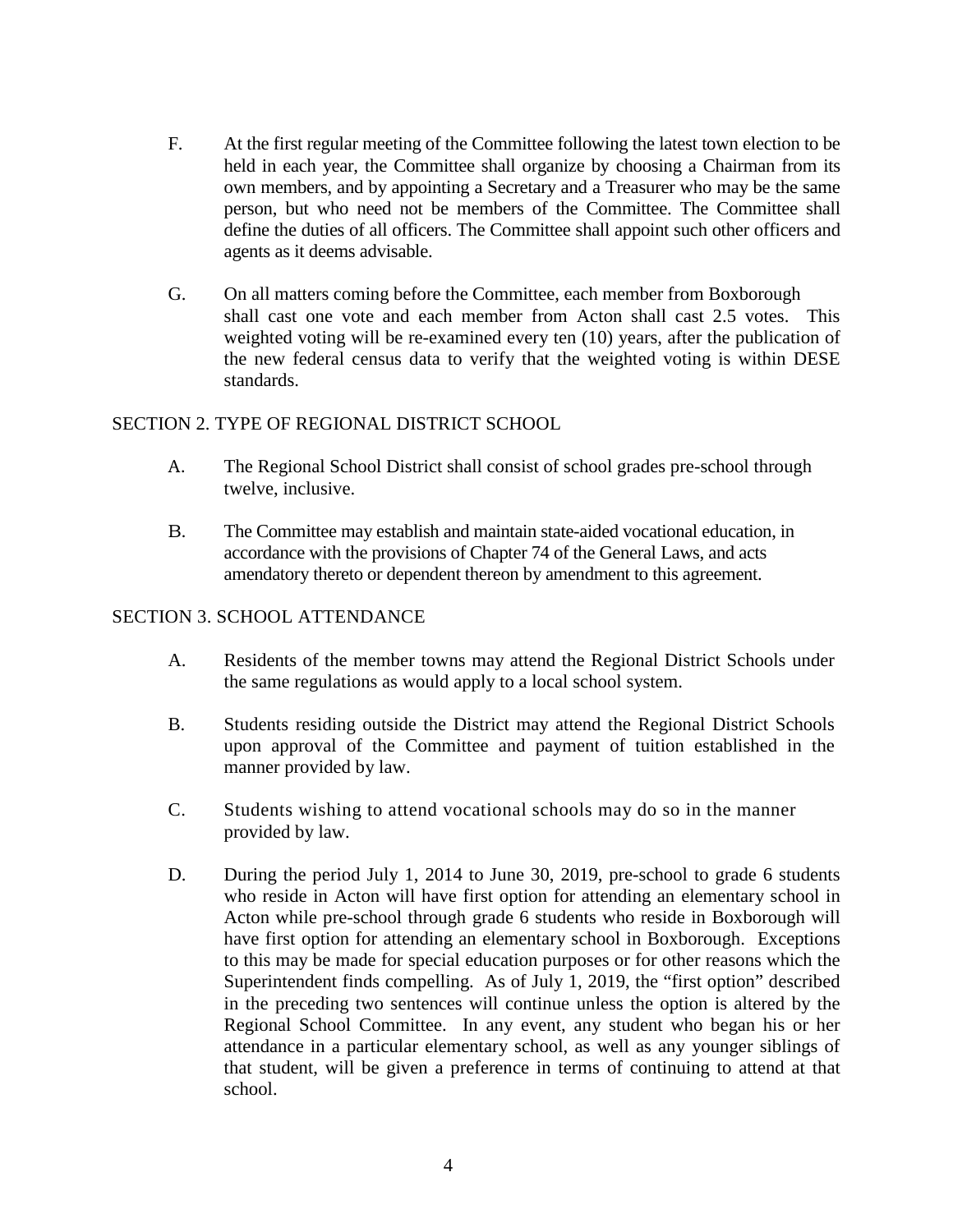# SECTION 4. LOCATION OF THE REGIONAL DISTRICT SCHOOLS

- A. The Regional District's schools shall be located in the towns of Acton and Boxborough. Each community will be guaranteed at least one school within its borders.
- B. Effective July 1, 2014, the Town of Acton and the Town of Boxborough will sell and convey to the District for the sum of one dollar each, ownership of the elementary school buildings, and the property on which said buildings are located, that are then currently in existence. Said conveyance of these school properties shall be contingent upon the execution of intermunicipal agreements between Acton and the District and between Boxborough and the District which will resolve any outstanding title issues associated with the properties, allocate responsibility for any pre-existing condition of or debt service associated with the properties or buildings, address any pre-existing leases of any portions of the properties or buildings, reserve and ensure continued town uses as defined in those agreements, and otherwise ensure that any issues of mutual concern to each Town and the District regarding these properties are satisfactorily addressed in those agreements. At any time in the future, if the Regional School Committee votes that any of the Region's buildings and properties that are owned by the Region is/are no longer needed by the Region for school-related purposes, the ownership of said building and property shall be sold and conveyed to the Town in which it is located for the sum of one dollar.

# SECTION 5. APPORTIONMENT AND PAYMENT OF COSTS INCURRED BY THE DISTRICT

- A. The construction, capital, operating, and transportation costs of the District and payments of principal and interest on its bonds, notes and other obligations, net of Federal and/or State financial aid and any other income received by the District, shall be apportioned annually between Acton and Boxborough as set out in subsections B and C below.
- B. Providing such is not contrary to applicable law, each member town's share of capital, operating and transportation costs for each fiscal year shall be determined by computing, to the nearest 1/100 of 1%, the ratio which the sum of its pupil enrollments in the Regional School District on October 1 of the three years next preceding the start of such fiscal year bears to the sum of the pupil enrollments in the Regional School District of all member towns on October 1 of the same three years. These ratios shall be known as the base percentages.
- C. Providing such is not contrary to applicable law, Boxborough's share of construction costs incurred prior to July 1, 2014 which are attributable to the Region's grade 7-12 facilities for each fiscal year shall be its base percentage minus five percentage points. This five percentage point "discount" will not be applied to construction costs incurred after July 1, 2014, which are attributable to the Region's grade 7-12 facilities. Acton shall pay the remainder of such construction costs attributable to the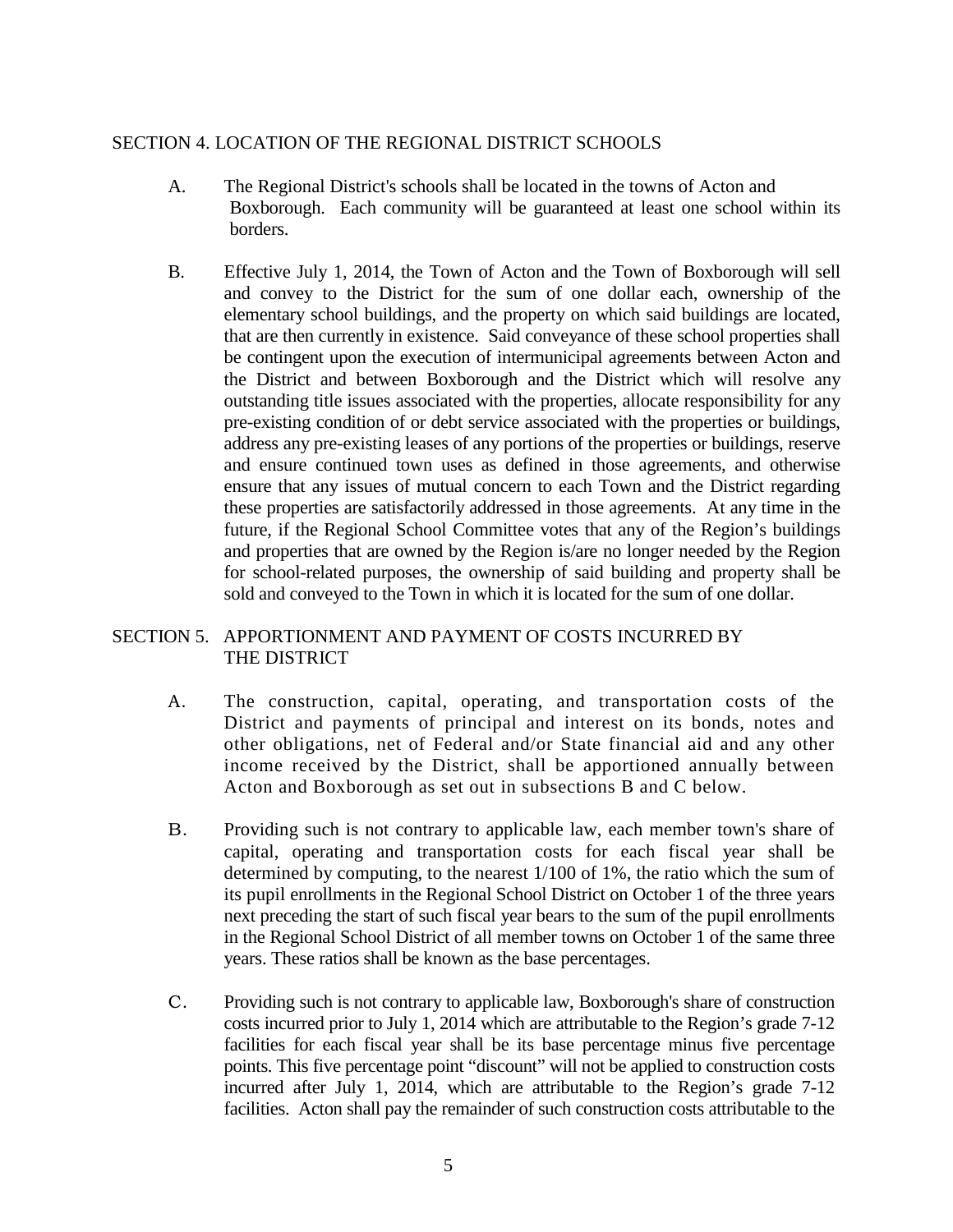Region's grade 7-12 facilities. Each town's respective share of the construction costs attributable to the Region's Pre K through grade 6 facilities will be computed using the same criteria as applied to operating costs.

- D. Because of considerations discussed and agreed to at the time of the expansion of the District from a grade 7 to 12 region to a pre-K to 12 region, the transitional rules appearing in Appendix A regarding the apportionment of costs to the member towns for fiscal years 2015 through 2021 will apply. Appendix A is incorporated herein by reference.
- E. In the event that some provision of applicable law requires some different apportionment of the costs of construction or capital or operating the District than is provided in this section of the Agreement, then insofar as is practical and allowed by the applicable law, in good faith the member towns shall apportion those costs, the division of which is not otherwise controlled by the applicable law, so as to exactly or as nearly as practical achieve the same overall apportionment of total costs in each fiscal year as would otherwise have been achieved by the formulas specified in Section 5, subsections Band Cabove.
- F. In the event that (an) additional town(s) is (are) admitted into the Region under the provisions of Section 7, the formulas in Section 5 will be renegotiated.

# SECTION 6. AMENDMENTS

- A. This agreement may be amended from time to time in the manner hereinafter provided, but no such amendment shall be made which shall materially or adversely affect the rights of the holders of any bonds or notes or other indebtedness of the District then outstanding, or the rights of the District to procure the means for payment thereof, provided that nothing in this section shall prevent the admission of a new town or towns to the District. A proposal for amendment may be initiated by a single petition bearing the signatures of at least 200 registered voters of the District or by a majority of the members of the Committee.
- B. Said petition shall also contain, at the end thereof, a certification by the town clerks of the respective member towns as to the number of signatures on the petition which appear to be names of registered voters from that town; such certification to be prima facie evidence thereof. Any such proposal for amendment shall be presented to the secretary of the Committee who shall mail or deliver a notice in writing to the Board of Selectmen of each of the member towns that a proposal to amend this agreement has been received and shall enclose a copy of such proposal (without the signatures in the case of a proposal by petition). The selectmen in each member town shall include, in the warrant for the next annual or a special town meeting called for the purpose, an article stating the proposal or the substance thereof. Such amendment shall take effect upon its acceptance by a majority of voters present and voting in each of the member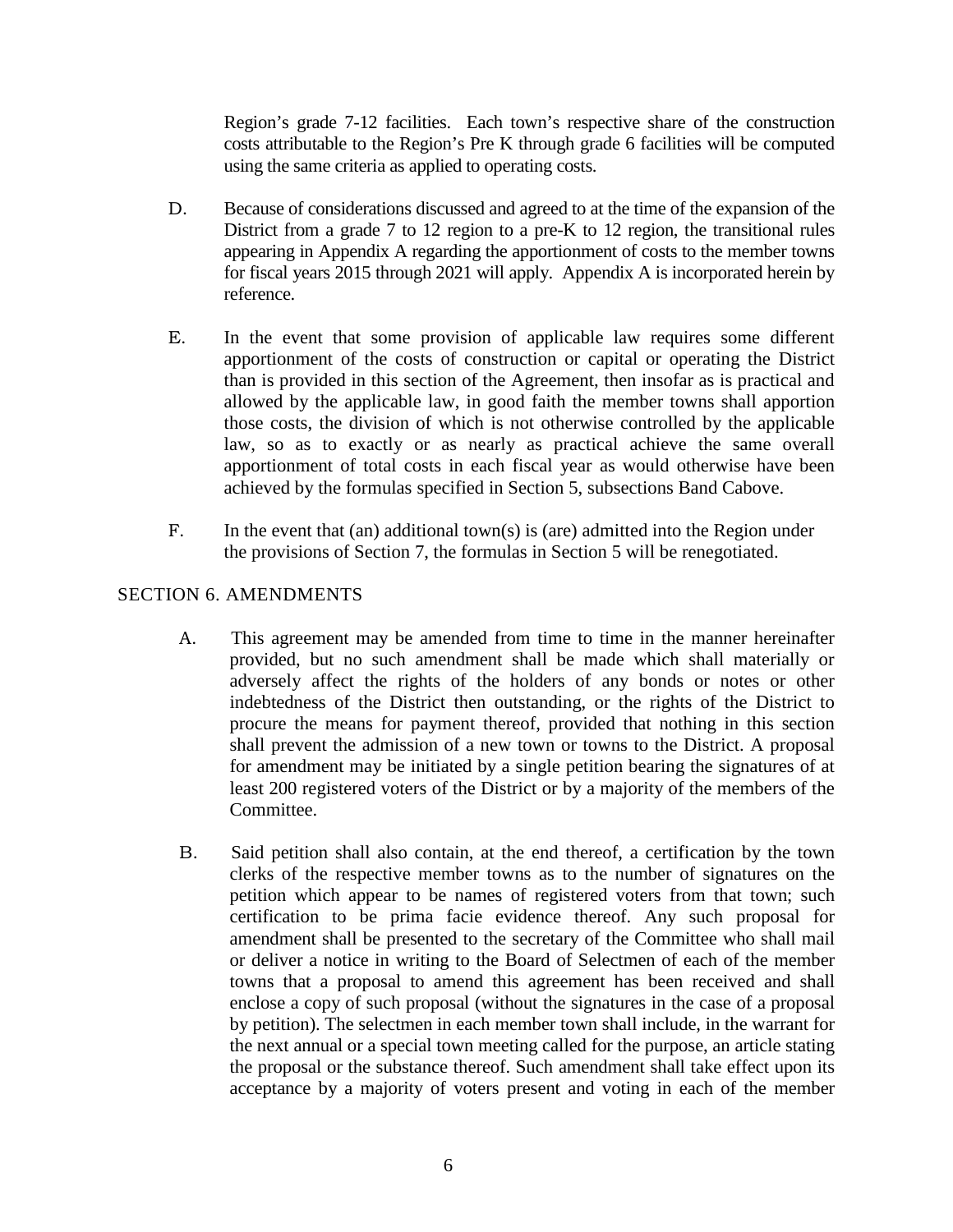towns. Said vote shall be by ballot.

C. Recognizing that over time circumstances often change, and intending that this Agreement should continue to serve the best interests of the member Towns, the School Committee should, at five year intervals, review the need to establish an ad hoc study group composed of knowledgeable persons to study this Agreement and report to the Committee as to whether or not any changes to this Agreement might be beneficial, in light of the then prevailing conditions. The Committee shall give any such ad hoc study group's report due consideration, but may exercise its discretion as to whether or not it will implement any of the group's recommendations.

### SECTION 7. ADMISSION OF ADDITIONAL TOWNS

- A. By an amendment of this agreement adopted under and in accordance with Section 6 above, any other town or towns may be admitted to the Regional School District upon adoption as therein provided of such amendment and upon acceptance by the town or towns seeking admission of the agreement as so amended and also upon compliance with such provisions of law as may be applicable and such terms as may be set forth in such amendment.
- B. Upon admission of such town or towns, the total construction costs plus the cost of any subsequent capital acquisitions and improvements, reduced by an appropriate depreciation allowance, shall be reapportioned to all towns in the District including the newly admitted town (or towns) in a reasonable manner. The newly admitted town shall then assume liability of its entire share of the cost to be paid to the District over the remaining term of any funded debt issued to pay such construction costs or subsequent capital acquisitions or improvements. If no such funded debt exists, the newly admitted town (or towns) shall finance its share independently of the District and pay the same directly to each member town according to the proportion such towns had originally paid to the District.

# SECTION 8. WITHDRAWAL OF MEMBER TOWNS

Any member town may petition to withdraw from the Regional School District under terms stipulated in Section 6 of this agreement provided (1) that the town seeking to withdraw has paid over to the Regional School District any operating costs and non-debt financed capital or construction costs for which it became liable as a member of the District, and (2) that said town shall remain liable to the District for its share of the indebtedness of the District, other than temporary indebtedness incurred in anticipation of revenue, outstanding at the time of such withdrawal, and for interest thereon, to the same extent and in the same manner as though the town had not withdrawn from the District, except that such liability shall be reduced by any amount which such town has paid over at the time of withdrawal and which has been applied to the payment of such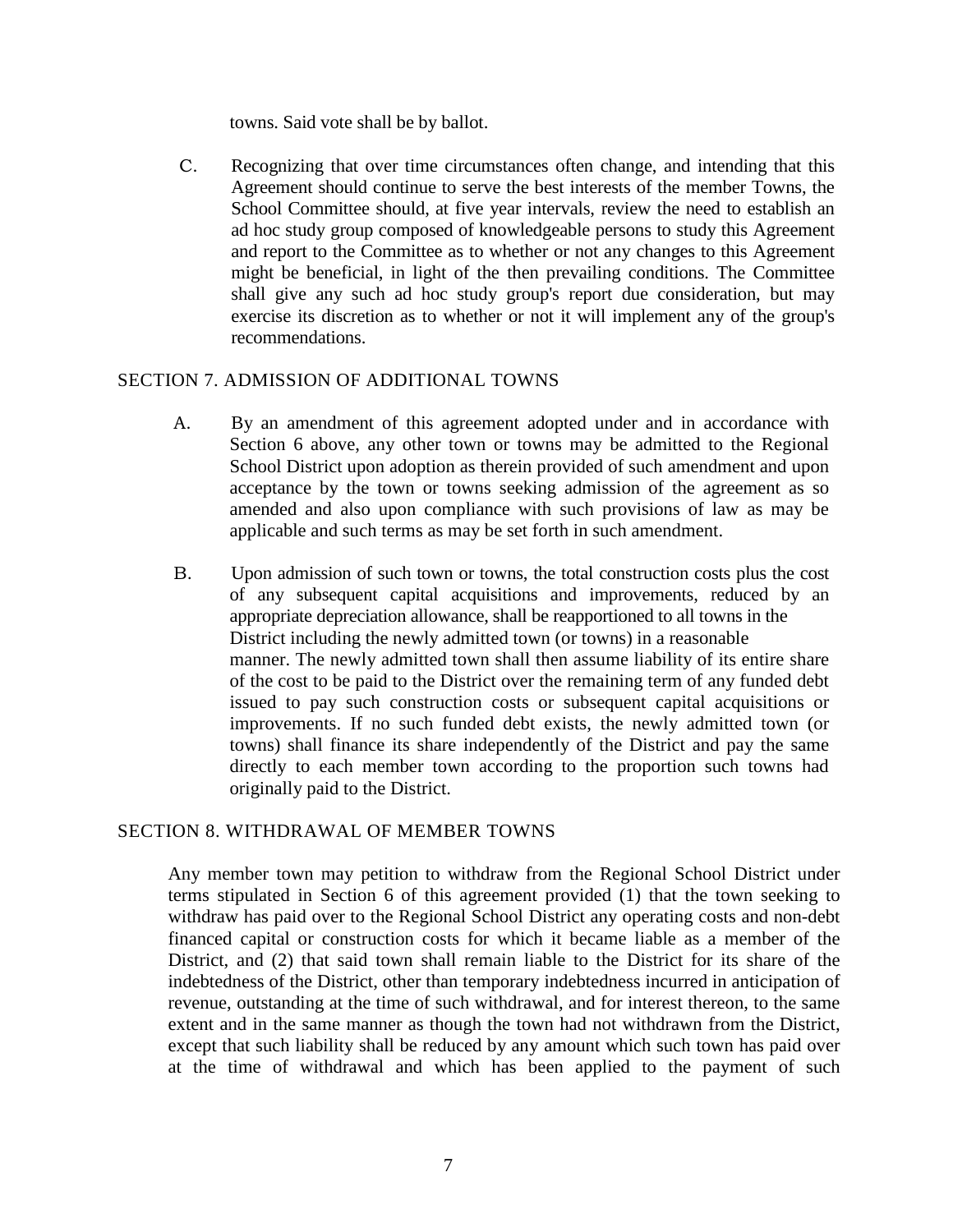indebtedness and interest or which has been deposited for the purpose as provided in the second paragraph below.

Said petitioning town shall cease to be a member town if the proposed amendment is accepted by the petitioning town and each of the other member towns by a twothirds (2/3) majority vote at an annual or special town meeting.

Money received by the District from a withdrawing town for payment of funded indebtedness and interest thereon shall be used for only such purpose and until so used shall be deposited in trust in the name of the District with a Massachusetts bank or trust company.

#### SECTION 9. NOTICE OF DEBT AUTHORIZATION

Notice of any debt authorization shall be given to the member towns in accordance with the applicable law, or within ten days of the relevant vote of the Committee, whichever is less. Thereinafter, notwithstanding any provision of applicable law, as has been the Region's practice for many years, such debt shall not actually be incurred until the amount of the proposed debt has been specifically approved by a two-thirds vote at the next annual or special town meeting in each member town.

#### SECTION 10. BUDGET

- A. The Committee should annually, at least 20 days prior to the date on which the final budget is adopted, prepare a preliminary budget. A preliminary budget shall include the amounts necessary to be raised to maintain and operate the Regional District Schools during the ensuing fiscal period, and include the amount required for payment of debt and interest incurred by the District which will be due in said fiscal period. All non-recurring expenditures shall be itemized. This preliminary budget shall be itemized in such further detail as the Committee may deem advisable. From the total of said budget there shall be deducted any surplus receipts for the preceding fiscal period over the costs and expenses for that fiscal period, excepting those receipts which were reserved for that fiscal period. The preliminary budget shall be approved by a majority of the members of the Committee from each member town.
- B. Copies of said preliminary budget shall be prepared by the Committee, and promptly made available to the Finance Committee of each member town.
- C. The Committee shall hold a budget hearing annually. Thereafter, the Committee shall adopt a final budget not later than forty-five days prior to the earliest date on which the business session of the annual town meeting of any member town is to be held, but in no event later than March 31 (provided that said budget need not be adopted earlier than February 1). The final budget shall be adopted pursuant to applicable provisions of law.
- D. Within ten days, or such lesser period as provided by law from the date on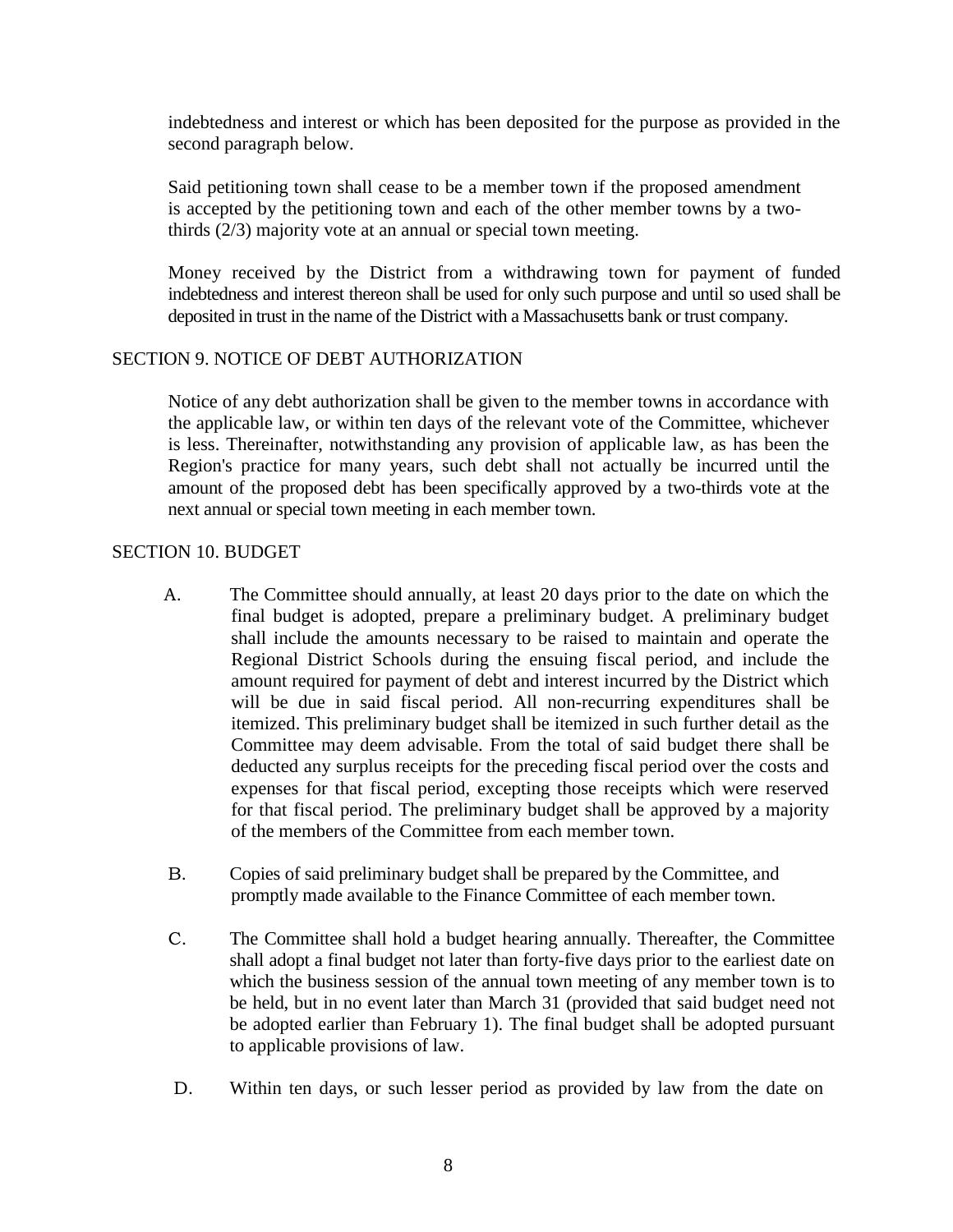which the final annual budget is adopted by the Committee, the Treasurer of the Committee shall certify to the Treasurer of each member town and inform the Chairmen of the Board of Selectmen and the Finance Committee of each member town of its share of the budget to become due in the ensuing fiscal period, as well as any other information required by law.

E. Each member town shall seasonably bring the Committee's final budget before an annual or special town meeting and thereafter pay its proportionate share of the annual construction, capital and operating costs to the Regional School District in equal monthly amounts and on the fifteenth of each month, unless the District Treasurer, after due consultation with the member Towns' Treasurers, determines that there is good cause to select a different day of the month for any particular fiscal year. If either Acton or Boxborough should fail to approve any Regional budget submitted to its respective meetings, any further proceedings will be as provided by law.

### SECTION 11. ANNUAL REPORT

The Committee shall on or before October 1 of each year submit an annual report to each of the member towns, containing a detailed financial statement, and a statement showing the method of computing the annual charges assessed against each town, together with such additional information relating to the operation and maintenance of the regional school as may be deemed necessary by the Committee or by the selectmen of any member town, and each member town shall include said report in its annual report.

#### SECTION 12. TRANSITION PERIOD

- A. Until July 1, 2014, the Acton School Committee and the Boxborough School Committee will continue to oversee and operate the pre-school through grade 6 programs in Acton and Boxborough, respectively, subject to the restrictions spoken to in paragraph D below, and until said date the Acton-Boxborough Regional School Committee will continue to oversee and operate the grades 7-12 programs for the two towns.
- B. Upon the acceptance of this Agreement by the Town Meetings in Acton and Boxborough and the approval of this Agreement by the Commissioner of Education, the Acton-Boxborough Regional School Committee, in addition to its duties to oversee and operate the then existing grade 7 through grade 12 regional school district, shall also become a "transitional school committee," consistent with 603 CMR 41.03(5) with respect to the expanded pre-school through grade 12 region. This transition period will extend from the date of acceptance by the two Town Meetings and the approval by the Commissioner until June 30, 2014. During this transition period, the same criteria regarding quorum, weight of voting, and the service of officers will apply to the Transitional School Committee as apply to the then-current Acton-Boxborough Regional School Committee.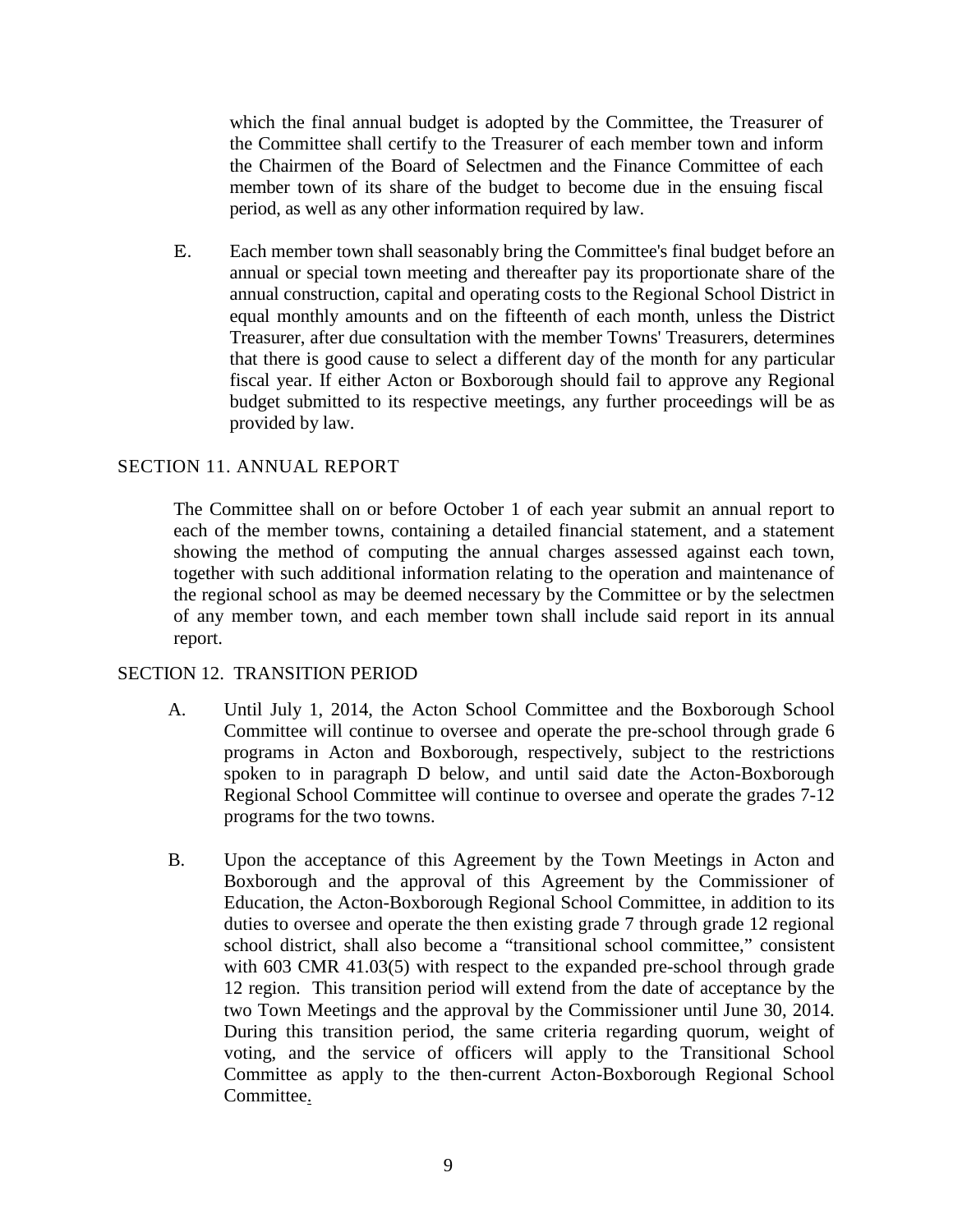- C. During the transition period, the Regional School Committee, acting as the Transitional School Committee, shall possess all powers, subject to the availability of funds necessary for the exercise of such powers, necessary for the planning and implementation of the expanded regional school district, including but not limited to the following:
	- 1. The power to receive funds from the Commonwealth as well as appropriations, grants, and gifts from other sources. This is not intended to alter the fact that during the transition period other funds from the Commonwealth will continue to flow to the member towns and their individual school departments.
	- 2. The power to establish and adopt policies for the expanded regional school district.
	- 3. The power to employ a superintendent, treasurer, chief financial officer, school physician, and director of Special Education, as well as the power to authorize the superintendent to employ other personnel as needed.
	- 4. The power to contract for and/or purchase goods and services, as well as the power to enter into leases and other agreements with the member towns, collaboratives, vendors, and other agencies and parties, with all the powers being able to be exercised on behalf of the expanded regional school district.
	- 5. The power to adopt budgets for the expanded regional school district, and to assess the member towns for these budgets.
	- 6. The power to negotiate and to enter into collective bargaining agreements, which will take effect no sooner than the inception of the expanded regional school district.
	- 7. The power to develop and adopt a strategic plan for the expanded regional school district.
	- 8. The power to appoint subcommittees.
- D. During the transition period, the local school committees of the member towns and the Regional School Committee when not acting as the Transitional School Committee may not make decisions that will financially obligate or legally encumber the expanded regional school district without ratification by majority vote of the Regional School Committee acting as the Transitional School Committee. In addition, the local school committees shall comply with the following during the transition period: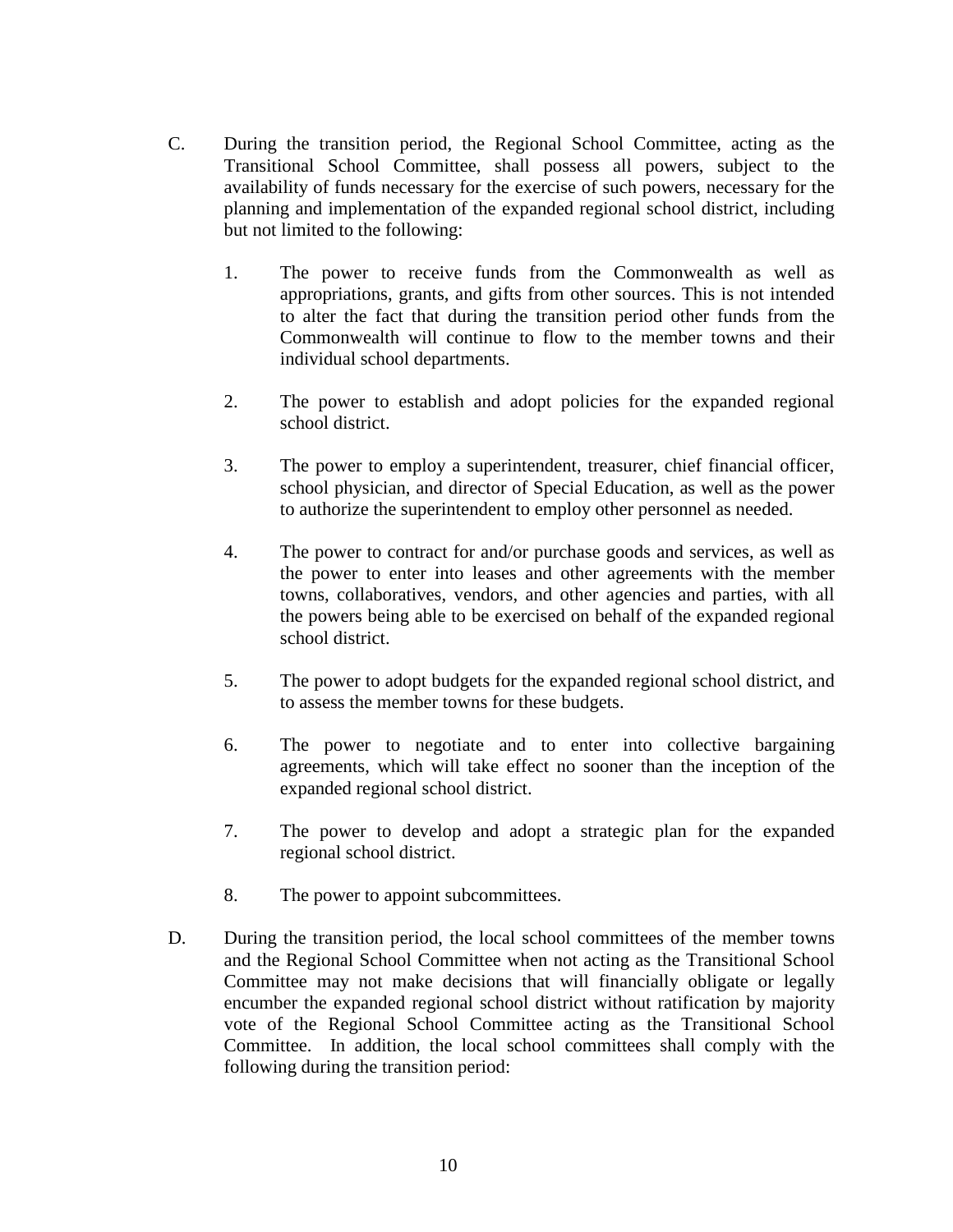- 1. No construction of new schools will be undertaken and no building closures will occur unless ratified by majority vote of the Regional School Committee acting as the Transitional School Committee.
- 2. Program offerings will remain substantially the same.
- 3. No school choice openings will be filled to take effect after June 30, 2014 except with the approval by majority vote of the Regional School Committee acting as the Transitional School Committee.
- 4. The school administration of the local school districts shall cooperate with the Regional Administration in terms of information sharing and in terms of the transfer control during the transition period.
- 5. During the period July 1, 2013 to June 30, 2014, the Regional School Committee will assume responsibility for the transportation of the regular education students (i.e., not the special education students or the vocational students) who reside in Acton and Boxborough and who are enrolled in the Acton or Boxborough Public Schools. During 2013-2014 the Acton School Committee and the Boxborough School Committee will authorize the payment to the Regional School Committee of an amount equal to the cost of said transportation for their respective regular education students.

This agreement shall take effect on July 1, 2014 and shall continue in effect from year to year thereafter, unless amended or terminated consistent with the terms of this Agreement and with the General Laws and state regulations.

IN WITNESS WHEREOF, this agreement has been approved and accepted as of the \_\_\_\_ day of  $\,$  . 2013.

I hereby certify that the above Regional Agreement was approved by vote of the Town of Acton held on \_\_\_\_\_\_\_\_\_\_\_\_\_\_\_\_\_\_\_, 2013

I hereby certify that the above Regional Agreement as approved by vote of the Town of Boxborough held on \_\_\_\_\_\_\_\_\_\_\_\_\_\_\_\_, 2013

 $By$ 

Town Clerk, Boxborough

 $By_$ 

Town Clerk, Acton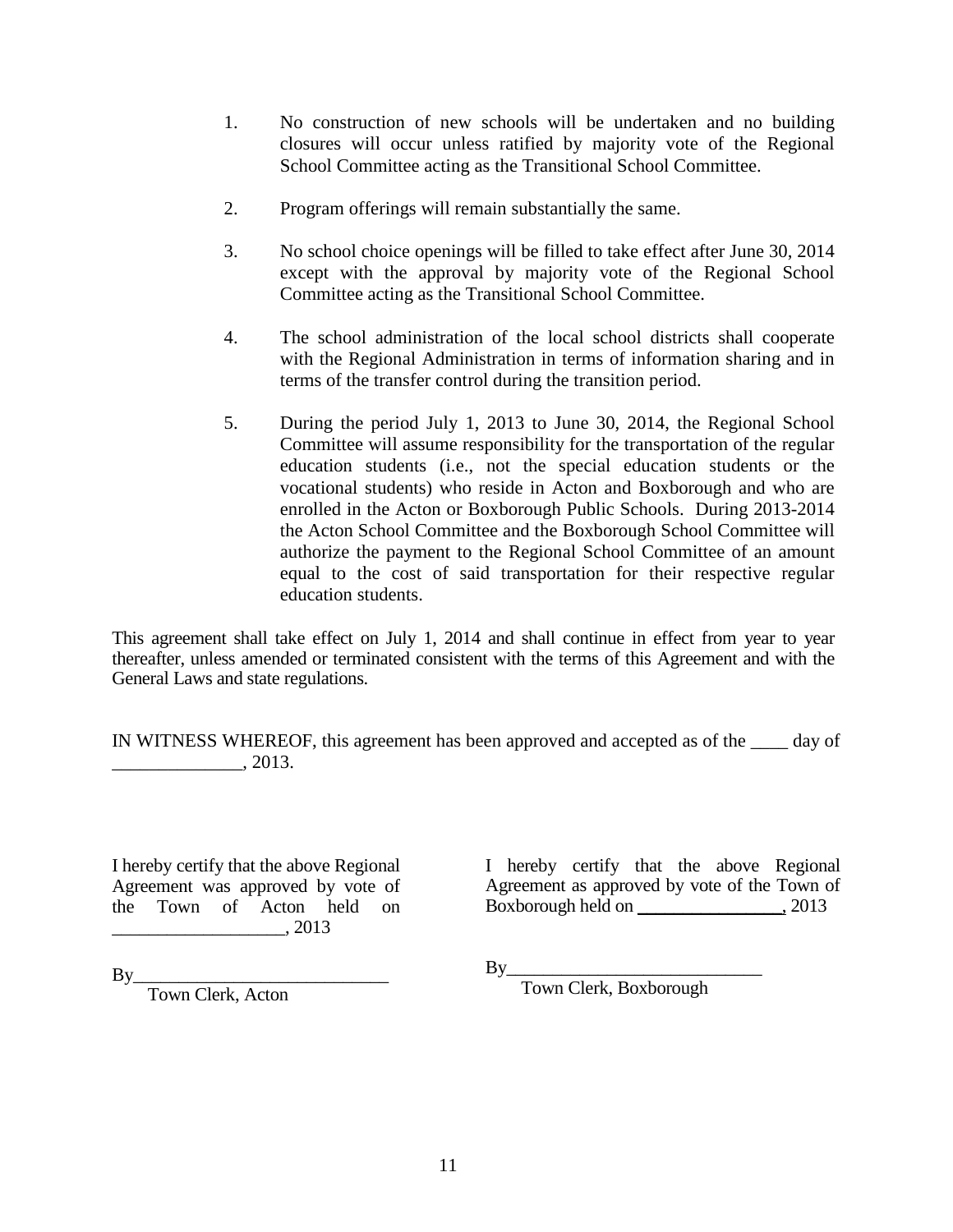#### APPENDIX A

- 1. The figure of \$1,873,119 has been established as the "projected benefits" that will be used as a factor in the calculations which will be made under the following paragraphs of this Appendix A.
- 2. The following projected "base budgets" have been established for Acton and for Boxborough for fiscal year 2015 (i.e., July 1, 2014 to June 30, 2015) through fiscal year 2019 (i.e., July 1, 2018 to June 30, 2019):

FY'15: Acton, \$51,788,675; Boxborough, \$11,097,136 FY'16: Acton, \$53,398,447; Boxborough, \$11,134,949 FY'17: Acton, \$55,056,859; Boxborough, \$11,308,113 FY'18: Acton, \$56,675,977; Boxborough, \$11,426,890 FY'19: Acton, \$58,148,708; Boxborough, \$11,521,994

- 3. For fiscal year 2015 through fiscal year 2019, the following "percentage shares" of the projected benefits will be used for purposes of the calculations which will be made under the following paragraphs of this Appendix:
	- FY'15: Acton, 80%; Boxborough 20% FY'16: Acton, 87.5%; Boxborough12.5% FY'17: Acton, 90%; Boxborough 10% FY'18: Acton, 82.5%; Boxborough 17.5% FY'19: Acton, 60%; Boxborough 40%
- 4. In order to establish the assessments for fiscal year 2015 through fiscal year 2019, the following multi-step process will be followed:
	- a. The percentage share (see paragraph 3 above) of the projected benefits for the respective town and for the respective fiscal year will be multiplied by the projected benefit figure of \$1,873,119, yielding an "allocated benefits figure" for each of the two towns for that particular fiscal year. For example, for FY'15, Acton's allocated benefit figure will be \$1,498,495 (i.e., 80% x \$1,873,119), while Boxborough's allocated benefit figure will be \$374,624 (i.e., 20% x \$1,873,119).
	- b. The base budget for each of the two towns for the respective fiscal year (see paragraph 2 above) will be reduced by the allocated benefits figure for that year and for that town. For example, for FY'15, Acton's base budget of \$51,788,675 will be reduced by \$1,498,495, yielding a recalculated base budget figure of \$50,290,179. Similarly, for FY'15, Boxborough's base budget of \$11,097,136 will be reduced by \$374,624, yielding a recalculated base budget figure of \$10,722,512.
	- c. The recalculated base budget figures for each of the two towns resulting from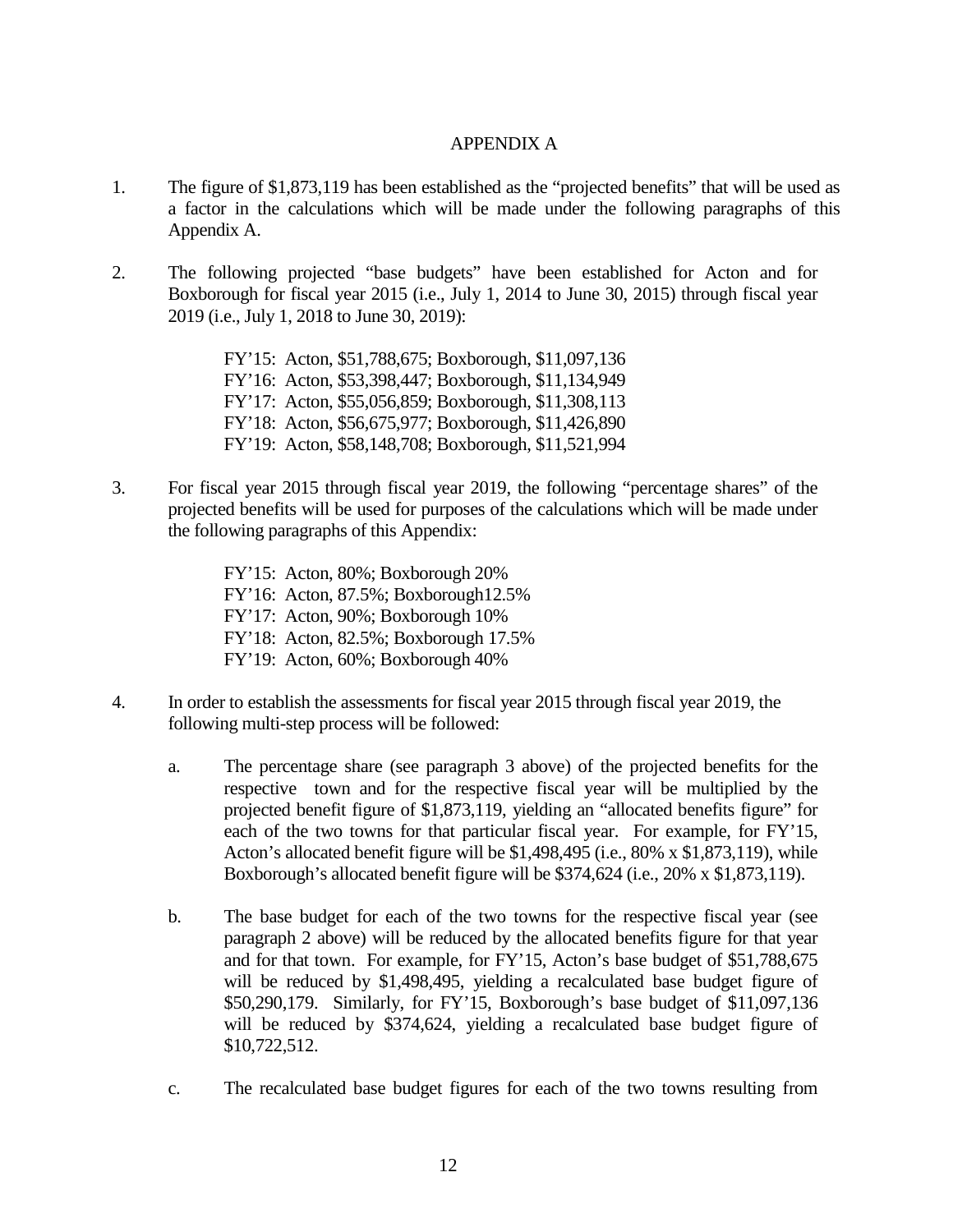paragraph 4,b above will be added together, and the respective percentage that each town's base budget figure bears to that total sum will be calculated. For example, for FY'15, the sum of the recalculated base budget figures is \$61,012,691, of which Acton's recalculated base budget figure (i.e., \$50,290,179) represents 82.43%, while Boxborough's recalculated base budget figure (i.e., \$10,722,512) represents 17.57%.

- d. The percentage shares calculated under paragraph 4,c above (which, for example, in FY'15 would be 82.43% for Acton and 17.57% for Boxborough) will then be compared to the percentage shares that would result from the apportionment criteria that appear in Section 5, subsections B and C of this Agreement, and the respective differences in those shares will be identified. These respective differences will then be used to lower the actual assessment of the town by that percentage amount if the percentage share calculated under paragraph 4,c is lower than the percentage share that would result under subsections B and C, or to raise the town's actual assessment if the converse is true. If, for example, Acton would have an assessment percentage of 83.92% for FY'15 using the apportionment criteria that appear in subsections B and C, this percentage would be 1.53% higher than the percentage identified for Acton under paragraph 4,c above. Conversely, if Boxborough would have an assessment percentage of 16.08% for FY'15 using the apportionment criteria that appear in subsections B and C, this percentage would be 1.53% lower than the percentage identified for Boxborough under paragraph 4,c above. Under this example, Acton's actual assessment percentage for FY'15 will be lowered by 1.53% to 82.39% and Boxborough's actual assessment percentage will be raised by 1.53% to 17.61%, as compared to the assessments that would occur using the apportionment criteria that appear in subsections B and C.
- e. During each of the years from fiscal year 2015 to fiscal year 2019, the Region's administration will report to the Regional School Committee and to the Finance Committee and the Board of Selectmen of each member town the per pupil costs of each elementary school. The purpose of this reporting will be to incentivize the convergence of per pupil costs at each elementary school. This reporting shall be made as part of the Annual Report described in Section 11.
- f. For fiscal year 2020 Acton will be assessed \$425,000 less, and Boxborough will be assessed \$425,000 more, than would result from the apportionment criteria that appear in subsections B and C. For fiscal year 2021 Acton will be assessed \$25,000 less, and Boxborough will be assessed \$25,000 more, than would result from the apportionment criteria that appear in subsections B and C.
- g. Once the fiscal years addressed by the transitional rules established in this Appendix A have elapsed, the assessment language otherwise appearing in Section 5 of the Agreement will control.

**MOTION:** Mr. Bruce moves that the Town accept the amendments to the Regional School Agreement consistent with the Article in the handout which includes the Agreement dated 5-31- 13.

#### **MOTION CARRIES**

Ballot count: Yes: 349 No: 194 Total: 543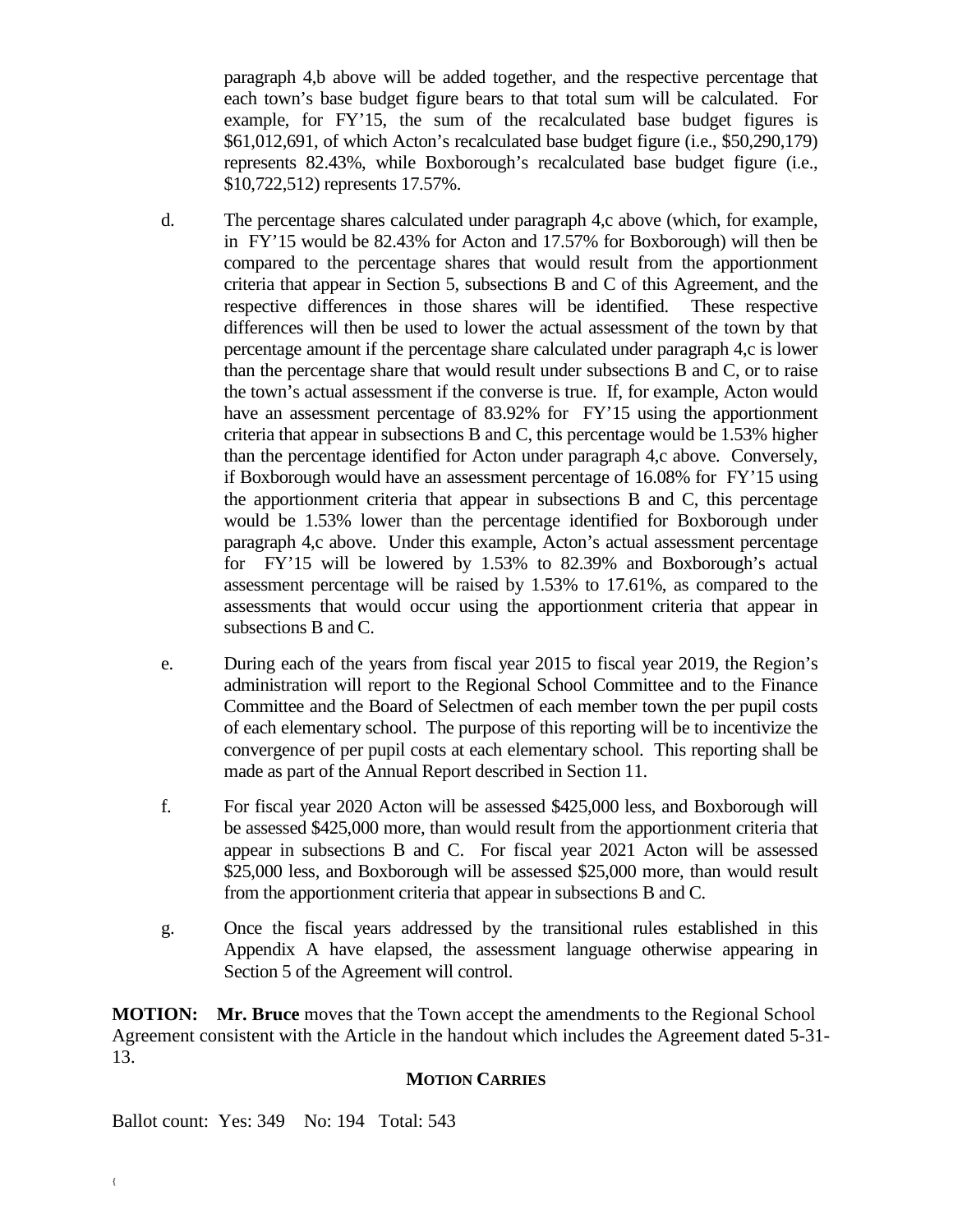**MOTION: Ms. Adachi** moves that the Town take up the six articles in the Consent Calendar. Articles 5, 6, 7, 8, 11, and 12.

Held Article 7

#### **REMAINING CONSENT MOTION CARRIES UNANIMOUSLY**

#### **ARTICLE 2 AMEND TOWN CHARTER – SCHOOL COMMITTEES** (Two-thirds vote)

To see if the Town will vote, pursuant to Section 8-3(b) of the Town's Charter, to amend Section 2-1 of the Charter ("Elected Officials") to delete the phrase "Local/Regional School Committees" and replace it with the phrase "Regional School Committee," and to change the number of members of the Regional School Committee from 6 to 7; provided, however, that said Charter amendment shall not take effect until July 1, 2014, and provided further that said Charter amendment shall take effect on that date only if: (a) Acton's voters have approved this Charter amendment pursuant to Section 8-3(c) of the Charter, and (b) the Amended Regional School District Agreement that is the subject of Article 1 on the Warrant for this Town Meeting has been (i) accepted by the Acton and Boxborough Town Meetings, and (ii) approved by the Commissioner of Education, or take any other action relative thereto.

**MOTION: Mr. Bruce** moves that the Town adopt the Charter amendments as set forth in the Article.

#### **MOTION CARRIES UNANIMOUSLY**

### **ARTICLE 3 TERMINATE OFFICE OF LOCAL SCHOOL COMMITTEE** (Majority vote)

To see if the Town will vote, consistent with Massachusetts General Laws, Chapter 41, Section 2, to confirm that in the event that the amendments to the Acton-Boxborough Regional School District Agreement appearing on the warrants for the June 3, 2013 Acton and Boxborough Special Town Meetings are (i) accepted by the Acton and Boxborough Town Meetings, and (ii) approved by the Commissioner of Education, then on July 1, 2014, the date that the Acton-Boxborough Regional School District Committee assumes the duty and responsibility in both towns for oversight and operation of preschool through grade 12, the office of Acton School Committee shall terminate, or take any other action relative thereto.

**MOTION: Mr. Bruce** moves in the words of the Article.

#### **MOTION CARRIES UNANIMOUSLY**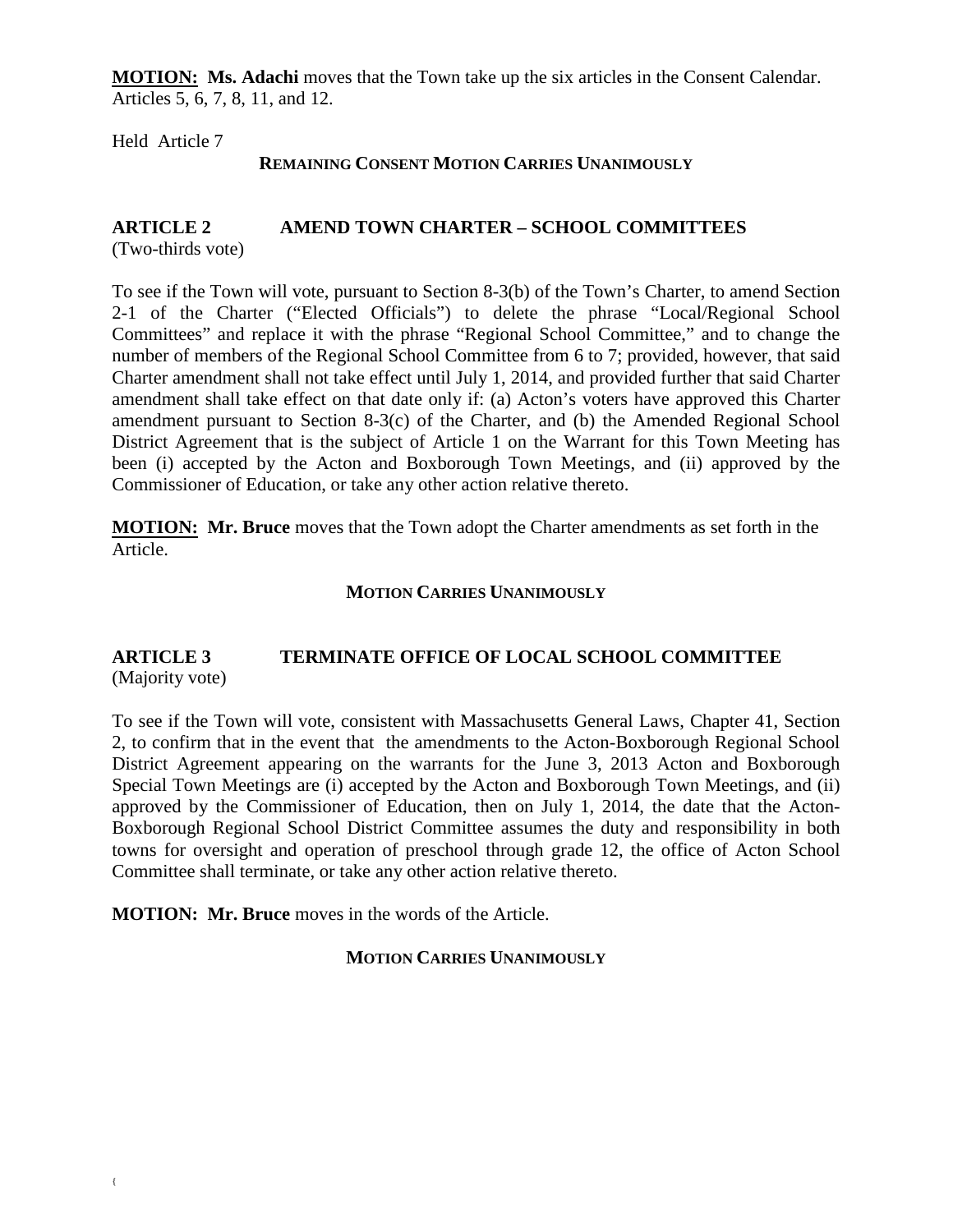### **ARTICLE 4 COMMUNITY PRESERVATION PROGRAM –** (Two-thirds vote) **OPEN SPACE ACQUISITION**

To see if the Town will vote to:

(a) authorize the Board of Selectmen to (i) exercise the Town's first refusal option under M.G.L. c. 61, § 8, (ii) acquire by purchase, gift, eminent domain or otherwise, on such terms and conditions as the Selectmen may determine, and (iii) accept a deed of fee simple interest in a portion of the real property depicted on Assessors' Map D-3 as Parcel 10, consisting of approximately  $20.68 \pm \text{acres}$  of open space for conservation purposes under M.G.L. c. 44B, the Community Preservation Act;

(b) appropriate the acquisition price and all necessary and appropriate transaction costs for said acquisition including, without limitation, costs for due diligence, legal services, bonding, conservation restriction, stewardship endowment, and other transaction, acquisition and related costs;

(c) transfer, appropriate and expend, pursuant to the favorable recommendation of the Community Preservation Committee from the existing Open Space Set Aside portion of the Community Preservation Fund balance an amount not to exceed \$1,060,000 for the acquisition, consistent with this article, of the real property described in paragraph (a) of this article;

(d) transfer, appropriate and expend, pursuant to the favorable recommendation of the Community Preservation Committee from the existing Community Preservation Fund balance an amount not to exceed \$50,000 for all other costs related to the acquisition of the aforesaid real property, consistent with paragraph (b) of this article;

(e) raise, appropriate, transfer from available funds or accept gifts and grants of such additional funds as are necessary to accomplish the purposes of this article;

(f) authorize the Selectmen and the Conservation Commission to submit on behalf of the town any and all applications deemed necessary for grants and/or reimbursements from the Commonwealth of Massachusetts, or the United States, under the Self-Help Act (M.G.L. Chapter 132A § 11) and/or any other state or federal programs including those in aid of conservation land acquisition, and to transfer, appropriate and expend any said amount so received consistent with this article;

(g) authorize and direct the Board of Selectmen to impose a perpetual Conservation Restriction on the open space so acquired, in accordance with M.G.L. c. 44B, § 12(a) and M.G.L. c. 184, §§ 31-33, on such terms and conditions as the Selectmen may determine (the "Conservation Land");

(h) authorize and direct the Board of Selectmen in accordance with M.G.L. c. 44B, § 12(b), to delegate the management of the Conservation Land to the Conservation Commission subject to the perpetual Conservation Restriction as aforesaid; and

(i) authorize the Board of Selectmen, the Town Manager, the Treasurer, and the Conservation Commission, as appropriate, to enter into all agreements and execute any and all instruments as may be necessary to effect this article;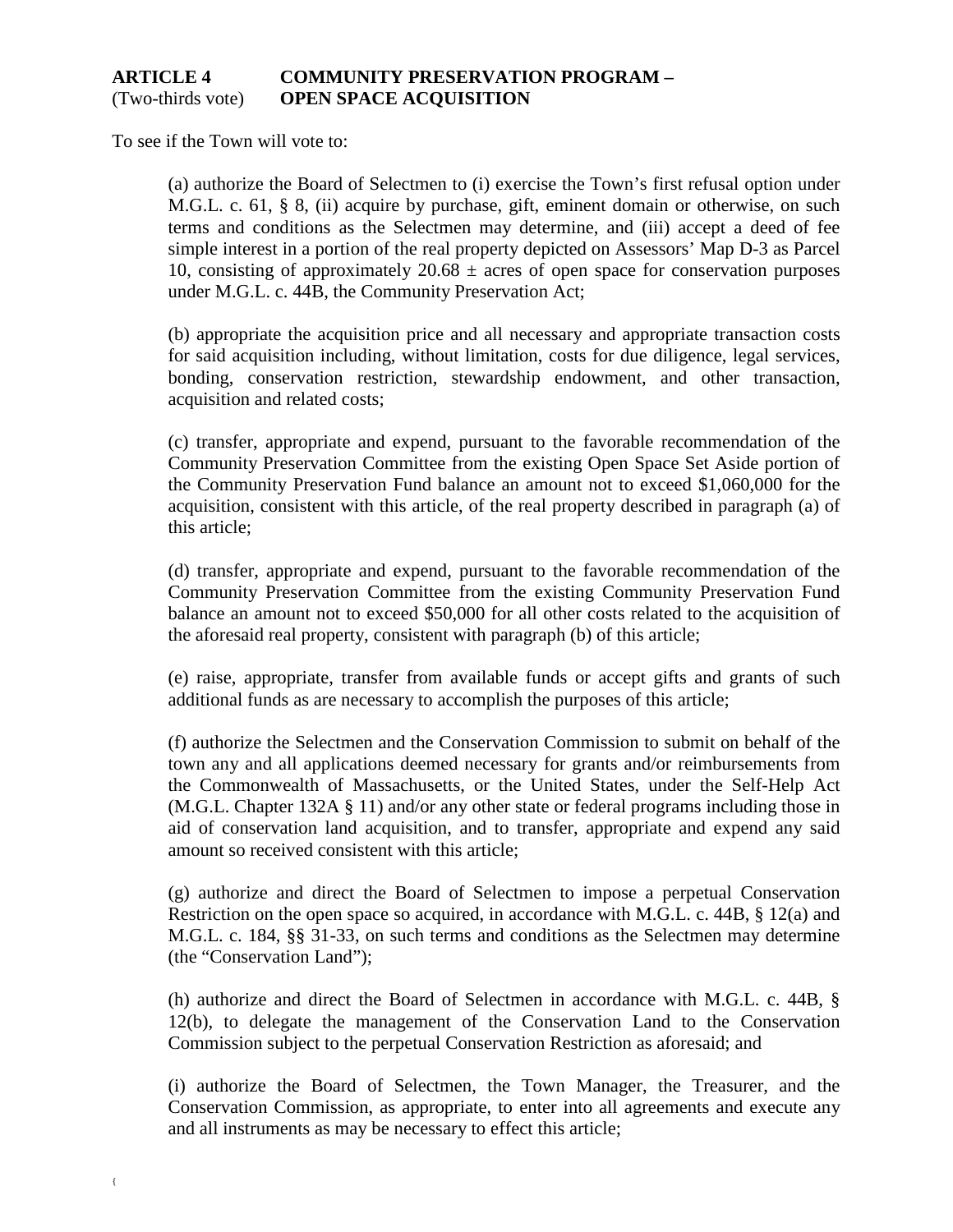or take any other action relative thereto.

**MOTION:** Mr. Bourdon moves that the Town authorize the exercise of the first refusal option; the acquisition, restriction, and delegation of the real property; the appropriation and expenditure of \$1,370,000 toward the acquisition price and associated transaction costs; and all other measures set forth in the Article; and to raise this amount:

- \$1,060,000 be transferred from the Community Preservation Fund Open Space Set-Aside Fund Balance;
- \$ 50,000 be transferred from the Community Preservation Fund Balance; and
- \$ 260,000 be transferred from Free Cash.

#### **MOTION CARRIES UNANIMOUSLY**

# **ARTICLE 5 \* FUND COLLECTIVE BARGAINING AGREEMENT FIRE (FY14-FY16)**

(Majority vote)

To see if the Town will vote to raise and appropriate, transfer and/or appropriate from available funds and/or ambulance enterprise funds a sum of money necessary to fund the cost items contained in Collective Bargaining Agreement(s) between the Town and its fire department personnel union as filed with the Town Clerk, and to adjust the Ambulance Enterprise FY14 Budgeted Revenue, Budgeted Expense and Estimated Fund Balance as voted under Article 6 of the 2013 Annual Town Meeting to account for the allocated ambulance enterprise fund portion thereof, or take any other action relative thereto.

**MOTION: Ms. Adachi** moves that the Town appropriate \$48,382 to fund the first-year cost items contained in the fiscal year 2014 through 2016 Collective Bargaining Agreement between the Town and the Acton Permanent Firefighters, Local #1904, International Association of Firefighters, AFL-CIO, and to raise such amount, transfer \$38,706 from the fiscal year 2014 Town Operating Budget and transfer \$9,676 from Ambulance Enterprise Fund retained earnings.

#### **CONSENT MOTION CARRIES UNANIMOUSLY**

### **ARTICLE 6 \* AMEND TOWN BYLAWS – ICE CREAM TRUCK PERMITTING** (Majority vote) **FEE**

To see if the Town will vote to amend Chapter D of the General Bylaws to add the following new section D15:

# **D15. Fee for Permitting of Ice Cream Truck Vendors**

Pursuant to M.G.L. c. 6, § 172B½ and 520 CMR 15.00, the application fee for the issuance or renewal of a permit to engage in Ice Cream Truck Vending as defined in 520 CMR 15.02 shall be \$100, or such larger amount as from time-to-time the Permitting Authority may determine and the Board of Selectmen may approve, to cover the Permitting Authority's costs for conducting the requisite criminal background check pursuant to  $520$  CMR  $15.05(1)(b)$  and  $(2)(b)$ , conducting the investigation into the criminal history of the permit applicant to determine eligibility pursuant to M.G.L. c. 6,  $\S$  172B $\frac{1}{2}$  and 520 CMR 15.05(3)(b), and otherwise administering the ice cream truck vendor permit application review.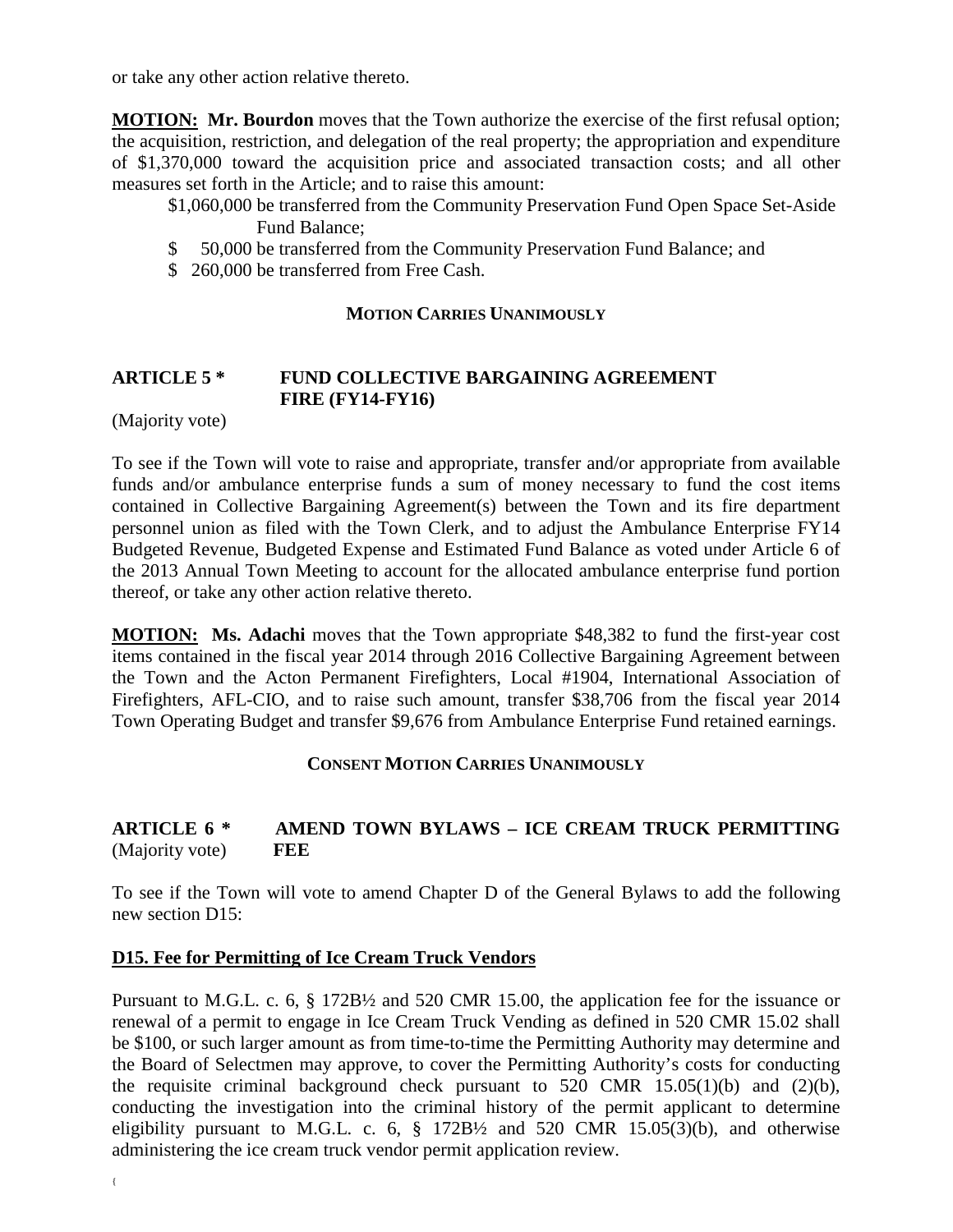Or take any other action relative thereto.

**MOTION: Ms. Adachi** moves that the Town adopt the general bylaw amendments as set forth in the Article.

#### **CONSENT MOTION CARRIES UNANIMOUSLY**

# **ARTICLE 7 \* EXTENSION OF QUARRY ROAD AS A PUBLIC WAY**  (Two-thirds vote)

To see if the Town will vote to accept as a public way an extension of Quarry Road forty (40) feet in width from the present northerly end of the public way a distance of 420 feet, more or less, in a generally northerly direction, as laid out by the Board of Selectmen according to plans on file with the Town Clerk; to authorize the Board of Selectmen to acquire by purchase, gift, eminent domain or otherwise the fee or other interest in the land within the layout, including the taking or acceptance of easements for roadway, drainage or other purposes where shown on said plans or described in said order of layout; and to authorize the Selectmen to petition the General Court for an Act pursuant to Article 97 of the Amendments to the Massachusetts Constitution, in a form acceptable to the Selectmen and Town Counsel, as and to the extent necessary to, and to transfer the land within said layout from its current use as a private way and/or as a portion of the Town Forest to the use as the extension of Quarry Road, or take any other action relative thereto.

**MOTION:** Mr. Sonner moves that the Town accept as a public way the extension of Quarry Road, authorize the Article 97 Home Rule petition, and authorize the acquisition, transfer or taking of the fee in the roadway layout and associated easement interests, all as described in the article.

Held from consent

#### **MOTION CARRIES UNANIMOUSLY**

# **ARTICLE 8 \* RELOCATION OF KENNEDY RIGHT-OF-WAY FROM** (Two-thirds vote) **NARA PARK TO OTHER TOWN-OWNED LAND**

To see if the Town will vote:

1. To authorize the Board of Selectmen, on such terms and conditions as the Selectmen may determine, to take all actions necessary to relocate an existing right of way (the "Existing Right-of-Way") from land of the Town of Acton known as NARA Park (Parcel 18 on Town Atlas Map C-5) to a portion of other land of the Town of Acton shown as Parcels 30-1 and 34 on Town Atlas Map B-5 (the "Proposed Right-of-Way"), including, without limitation, (a) to acquire by purchase, gift, eminent domain, or otherwise all right, title and interest in and to, and to extinguish, the Existing Right-of-Way; and (b) to convey an easement for the Proposed Right-of-Way in a location, having a width (not to exceed 60'), and having a scope all to be determined by the Selectmen, running from Parcel 30 on Town Atlas Map B-5, over, across, under and along a portion of said Parcels 30-1 and 34, to and along Quarry Road;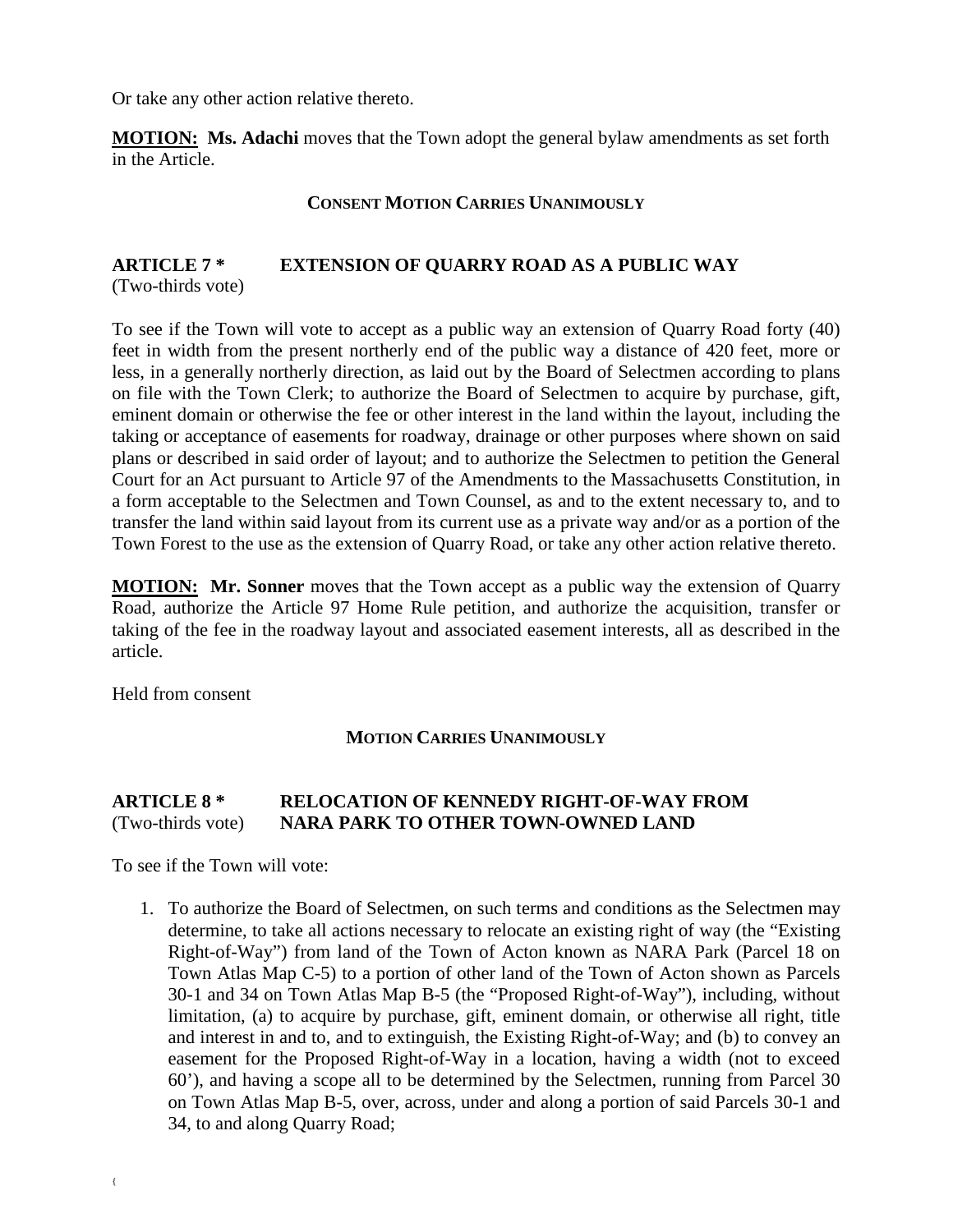- 2. To transfer the easement area for the Proposed Right-of-Way, as and to the extent necessary, from Town Forest and/or general municipal use under the care, custody and control of the Selectmen, to the Selectmen for purposes of conveyance of said easement for the Proposed Right-of-Way; and
- 3. To authorize the Board of Selectmen to petition the General Court for an Act pursuant to Article 97 of the Amendments to the Massachusetts Constitution, in a form acceptable to the Selectmen and Town Counsel, as and to the extent necessary to authorize the use and disposal of the easement area for the Proposed Right-of-Way.

The Existing Right-of-Way was excepted from the Order of Taking dated December 29, 1975, recorded in the Middlesex South District Registry of Deeds ("Registry") at Book 12918, Page 397, and is shown on Sheet No. 4 of 6 of a plan entitled "Plan of Land in Acton, Massachusetts, owned by the Kennedy Land Corporation," dated March 3, 1975, revised December 5, 1975, drawn by the Town of Acton Engineering Department and recorded with the Registry as Plan No. 1371 of 1975 at the end of Book 12912. See also confirmatory deed from Kennedy Land Corporation to the Town of Acton dated January 28, 1976, recorded in the Registry at Book 12940, Page 132. The Existing Right-of-Way (to be extinguished) and the approximate location of the Proposed Right-of-Way (to be conveyed) are shown on a plan entitled "Easement Relocation Plan of Land in Acton, Massachusetts," dated May 15, 2013, drawn by the Town of Acton Engineering Department, on file with the Town Clerk.

Or take any other action relative thereto.

**MOTION:** Ms. Adachi moves that the Town (a) authorize the Selectmen to take all actions necessary to acquire and extinguish the Existing Right-of-Way and convey an easement for the Proposed Right-of-Way, (b) authorize the transfer of the easement area for the Proposed Rightof-Way, and (c) authorize the Article 97 Home Rule petition, all as set forth in the Article.

#### **CONSENT MOTION CARRIES UNANIMOUSLY**

### **ARTICLE 9 # AMEND ZONING BYLAW – ESTABLISH TEMPORARY**  (Two-thirds vote) **MORATORIUM ON NEW CONSTRUCTION IN VILLAGE RESIDENTIAL DISTRICT**

To see if the Town will vote to amend the Zoning Bylaw by inserting a new Section 3.12 as follows:

3.12 Temporary Moratorium on New Construction in the Village Residential District

3.12.1 Purpose and Justification – The purpose of the temporary moratorium is to afford sufficient time (1) for the Planning Board and the Historic District Commission to examine the appropriateness of the Village Residential zoning requirements in the Village Residential District in relation to the existing land area, BUILDINGS AND STRUCTURES in the Village Residential District and in the West Acton Historic District, and to recommend changes to Village Residential zoning requirements, including without limitation, establishment of a new zoning district and/or new overlay district, minimum lot area, minimum lot frontage, minimum lot width, minimum yard setbacks, and minimum open space, which preserve, support and enhance patterns of development and open space in the Village Residential District strongly compatible with the historically significant resources and character existing in the portion of the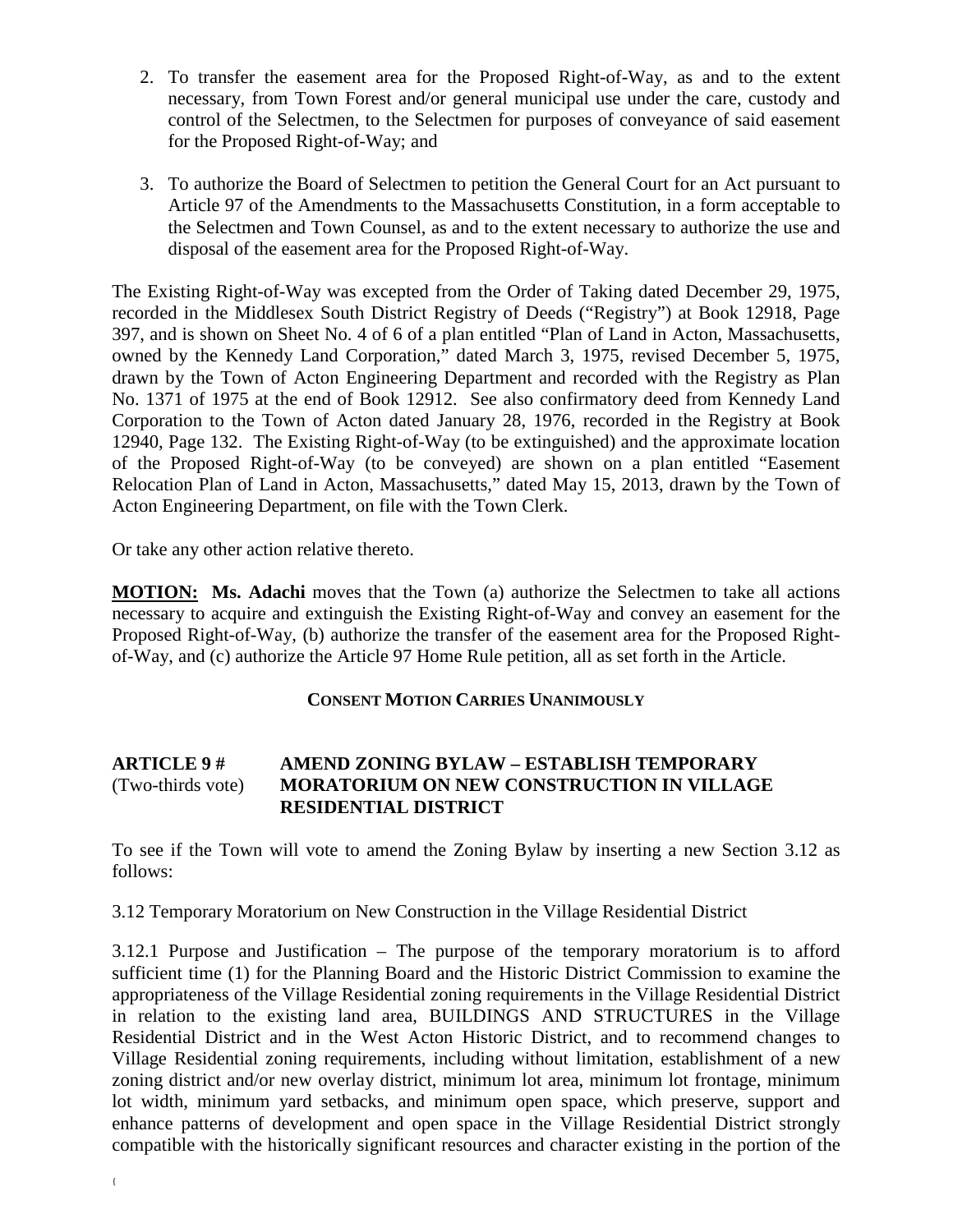Village Residential District which includes the West Acton Historic District, and (2) for the Town to promulgate revised Village Residential zoning requirements to protect the irreplaceable and historically significant resources and character of the Village Residential District and its contextual relationship within and to the West Acton Historic District.

3.12.2 Temporary Moratorium Provision – For the duration of this Temporary Moratorium, there shall be no construction of new BUILDINGS or STRUCTURES in the Village Residential District.

3.12.3 Temporary Moratorium Expiration - Unless extended, continued or modified by a subsequent action of Town Meeting, the provisions of this Temporary Moratorium shall expire upon either of the first to occur of: (a) the adoption by Town Meeting of an amendment to this Bylaw that explicitly rescinds or replaces this moratorium, and the approval of any such amendment by the Massachusetts Attorney General, or (b) July 1, 2014.

, or take any other action relative thereto.

**MOTION: Mr. Kutil moves to take no action.** 

### **MOTION CARRIES DECLARED 2/3 BY MODERATOR**

Town of Acton has excepted MGL CH 39 Sec 15 at its Annual Town Meeting April 2001, Article 43 and the amended Bylaw 5A was approved by the Attorney General on Aug. 6, 2001. (The Town Meeting Moderator is not required to count a 2/3 required vote.)

### **ARTICLE 10 AMEND ZONING BYLAW – TWO-FAMILY DWELLINGS IN**  (Two-thirds vote) **THE VILLAGE RESIDENTIAL (VR) DISTRICT**

To see if the Town will vote to amend the Zoning Bylaw Section 3 – Table of Principal Uses as follows, by changing from "Y" to "SPA" the field in column VR, line 3.3.3 (Two-Family Dwelling in the Village Residential District), or take any other action relative thereto.

**MOTION: Mr. Gowing** moves that the Town adopt the zoning bylaw amendments as set forth in the Article.

# **MOTION CARRIES DECLARED 2/3 BY MODERATOR**

Town of Acton has excepted MGL CH 39 Sec 15 at its Annual Town Meeting April 2001, Article 43 and the amended Bylaw 5A was approved by the Attorney General on Aug. 6, 2001. (The Town Meeting Moderator is not required to count a 2/3 required vote.)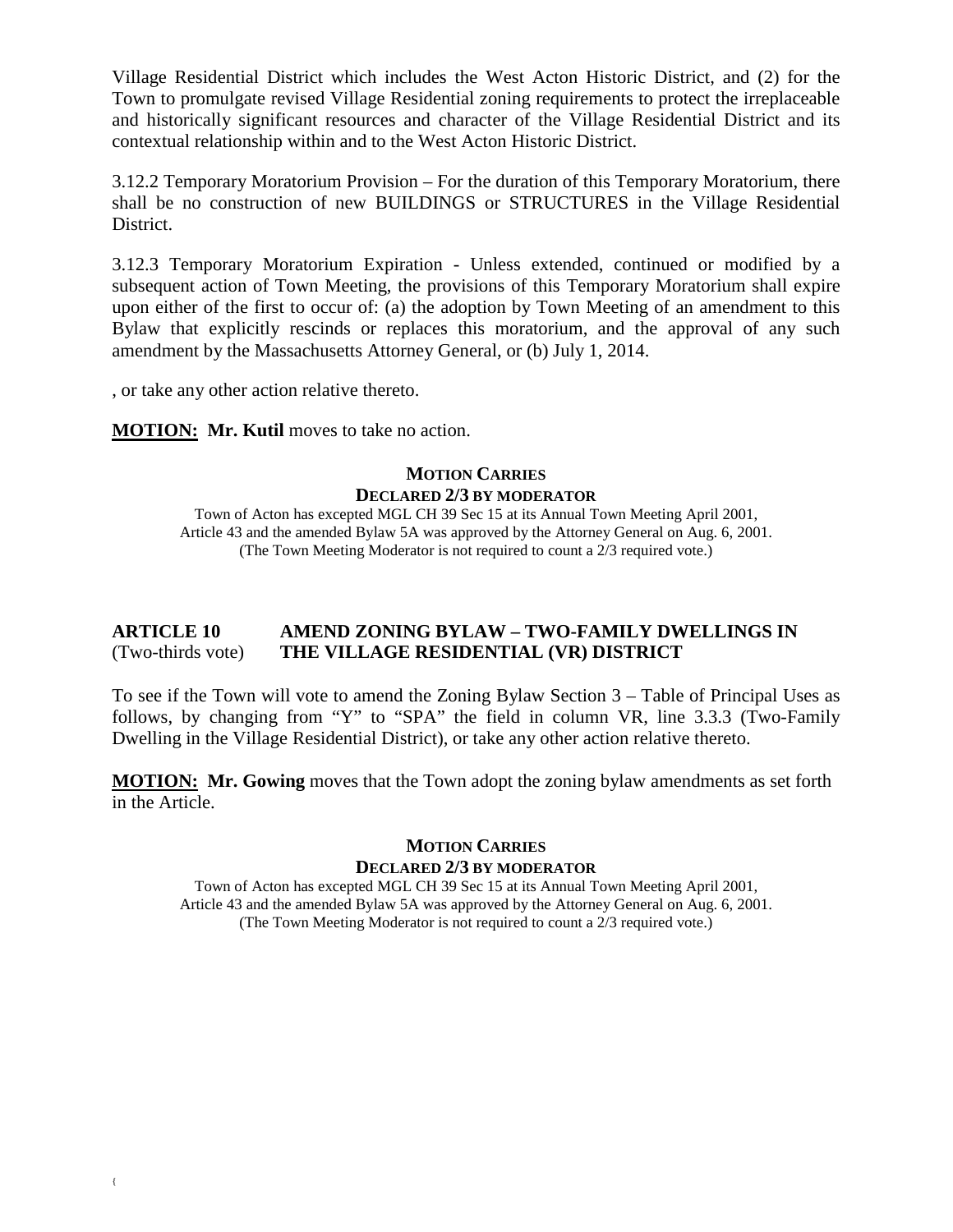#### **ARTICLE 11 \* AMEND ZONING BYLAW – SIGNS AND ADVERTISING DEVICES**

(Two-thirds vote)

To see if the Town will vote to amend the Zoning Bylaw Section 7 - Signs and Advertising Devices, by inserting at the end of item 5) of sub-section 7.6.1 – Applications for Sign Permits, the following phrase:

" ; the Lot owner's signature shall not be required for TEMPORARY and SPECIAL EVENT SIGNS"

*[Note – Section 7.6.1 currently reads: Application – All applications for SIGNS requiring a SIGN Permit shall be made to the Zoning Enforcement Officer in such form as he may require, and such applications shall include at least: 1) the location, by STREET number, of the proposed SIGN;* 

*2) the name and address of the SIGN owner and the owner of the LOT where the SIGN is to be ERECTED, if other than the SIGN owner;* 

*3) a scale drawing showing the proposed construction, method of installation or support, colors, display, dimensions, location of the SIGN on the site, and method of illumination; 4) such other pertinent information as the Zoning Enforcement Officer may require to ensure compliance with the Bylaw and any other applicable law; and* 

*5) the application must be signed by the owner of the SIGN and the owner of the LOT where the SIGN is to be ERECTED.* 

*The Zoning Enforcement Officer shall have the authority to reject any SIGN Permit application which is not complete when submitted.]*

, or take any other action relative thereto.

**MOTION:** Ms. Adachi moves that the Town adopt the zoning bylaw amendments as set forth in the Article.

# **CONSENT MOTION CARRIES UNANIMOUSLY**

# **ARTICLE 12 \* AMEND ZONING BYLAW – TYPOGRAPHICAL CORRECTIONS** (Two-thirds vote)

To see if the Town will vote to amend the Zoning Bylaw as follows:

- A. For Section 3.11 Temporary Moratorium on Medical Marijuana Uses, including subsections 3.11.1 through 3.11.4, change the section numbering to 3.12, and change the numbering of all subsections to 3.12.1 through 3.12.4.
- B. In the lead paragraph for Section 3.8.3.3 change the phrase "similar convenience" to the plural "similar conveniences".
- C. In Section 3.8.4.11 change the phrase "parking lot" to the plural "parking lots".
- D. In Section 3.11.3, in the title phrase, change the word "Standard" to the plural "Standards".

, or take any other action relative thereto.

**MOTION:** Ms. Adachi moves that the Town adopt the zoning bylaw amendments as set forth in the Article.